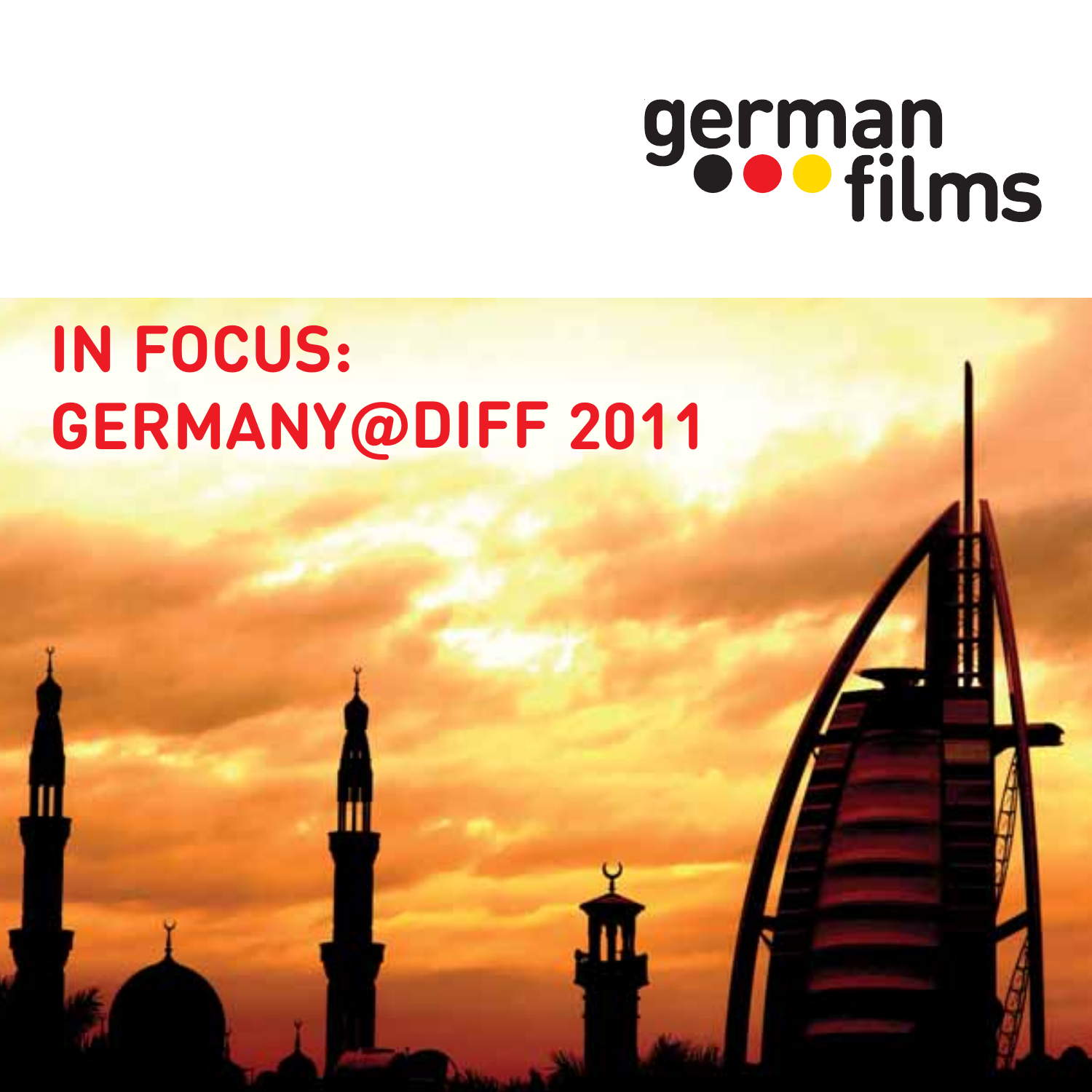### **DIFF 2011 German Focus In cooperation with Goethe-Institut Gulf Region**

### **Pandoras Box**

**Live orchestra accompaniment with music by Peer Raben (1997) arranged by Europäische Filmphilharmonie, Christian Schumann Performed by United Arab Emirates Philharmonic Orchestra Conductor: Philipp Maier**

**Free Outdoor screening at JBR, The Walk Dubai Marina, Dubai, United Arab Emirates**



Rhythm<br>and Reels









#### **The Dubai Film Forum**

### **Masterclass with German**  film director Volker Schlöndorff

**Tuesday, 13 December 2011 Time: 2:30 pm Location: Film Forum Room**

**The Dubai Film Forum, in cooperation with the Goethe-Institut, is proud to present the Oscar® and Palme dOr**  winning Berlin-based filmmaker Volker Schlöndorff who will present a masterclass about his career and approach to filmmaking. Volker Schlöndorff is President of the Dubai International Film Festival Jury this year.

**The Masterclass will be followed by a Q&A.**





### **GOETHE INSTITUT**

**German Cultural** Center معهد جوته المركز الثقافي الألماني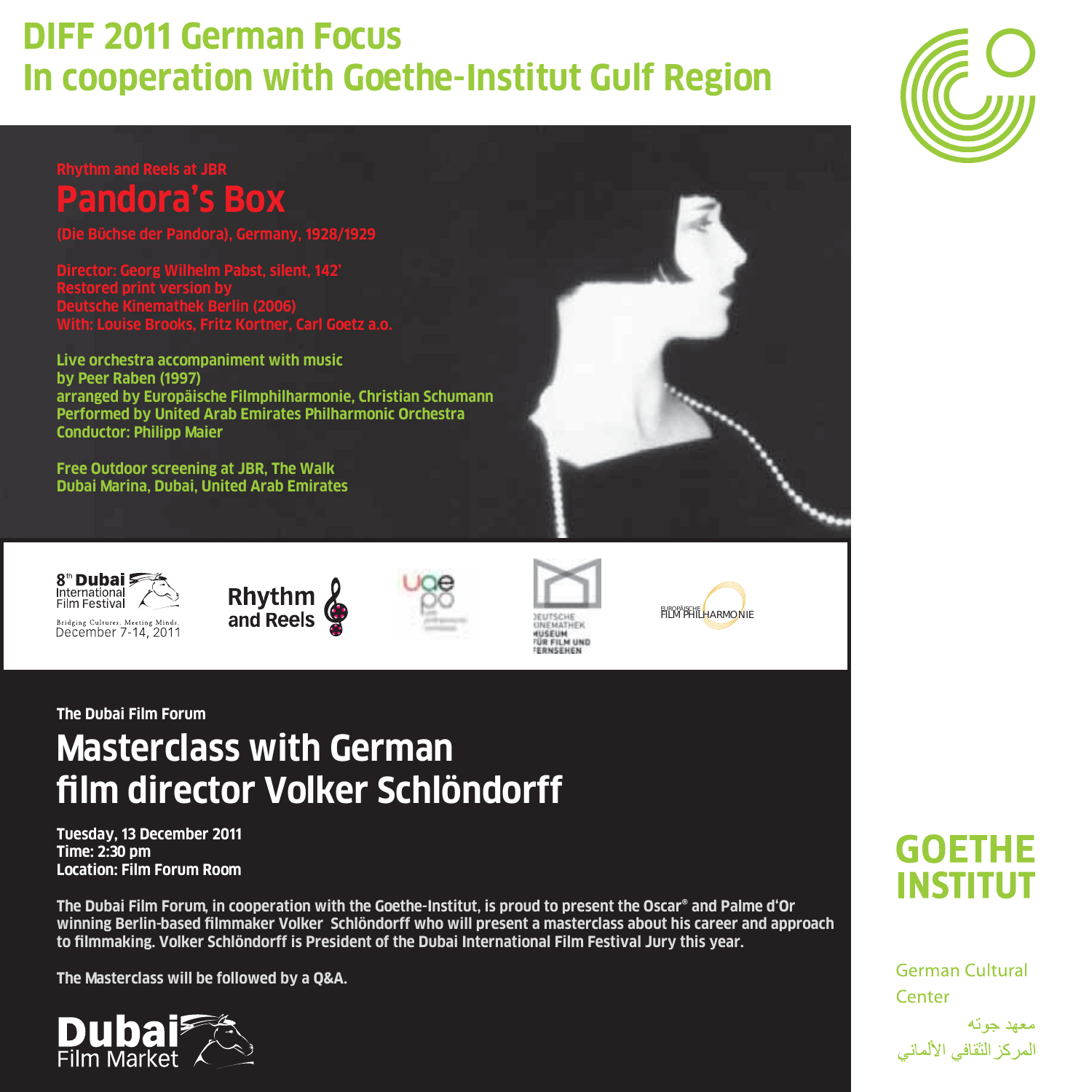### **Contents**

| <b>In Focus: Germany</b><br><b>ABGEBRANNT BURNOUT</b><br>by Verena S. Freytag                                                                                                                                                | 5        |
|------------------------------------------------------------------------------------------------------------------------------------------------------------------------------------------------------------------------------|----------|
| <b>DREIVIERTELMOND THREE QUARTER MOON</b><br>by Christian Zübert                                                                                                                                                             | 7        |
| <b>KRIEGERIN COMBAT GIRLS</b><br>by David F. Wnendt                                                                                                                                                                          | 9        |
| <b>UNTER SCHNEE UNDER SNOW</b><br>by Ulrike Ottinger                                                                                                                                                                         | 11       |
| <b>WESTWIND</b><br>by Robert Thalheim                                                                                                                                                                                        | 13       |
| DIE BÜCHSE DER PANDORA PANDORA'S BOX<br>by Georg Wilhelm Pabst                                                                                                                                                               | 15       |
| <b>Muhr AsiaAfrica Documentary</b><br>DIE GESCHICHTE DER AUMA OBAMA THE EDUCATION OF AUMA OBAMA<br>by Branwen Okpako                                                                                                         | 17       |
| <b>Arabian Nights</b><br><b>NACH DER STILLE AFTER THE SILENCE</b><br>by Stefanie Bürger, Jule Ott, Manal Abdallah                                                                                                            | 19       |
| <b>Muhr Arab Short</b><br><b>NOS (AUF DICH) NOS (CHEERS TO YOU)</b><br>by Soleen Yusef                                                                                                                                       | 21       |
| <b>Cinema for Children</b><br>ALS DER WEIHNACHTSMANN VOM HIMMEL FIEL WHEN SANTA FELL TO EARTH<br>by Oliver Dieckmann<br><b>WICKIE AUF GROSSER FAHRT (3D)</b> WICKIE AND THE TREASURE OF THE GODS (3D)<br>by Christian Ditter | 23<br>25 |
| <b>Cinema of the World</b><br><b>LE HAVRE</b> by Aki Kaurismäki                                                                                                                                                              | 26       |
| <b>Members of the Jury</b><br>Emily Atef, Andreas Dresen, Volker Schlöndorff                                                                                                                                                 | 27       |
| <b>GERMANY@DIFF 2011</b>                                                                                                                                                                                                     | 28       |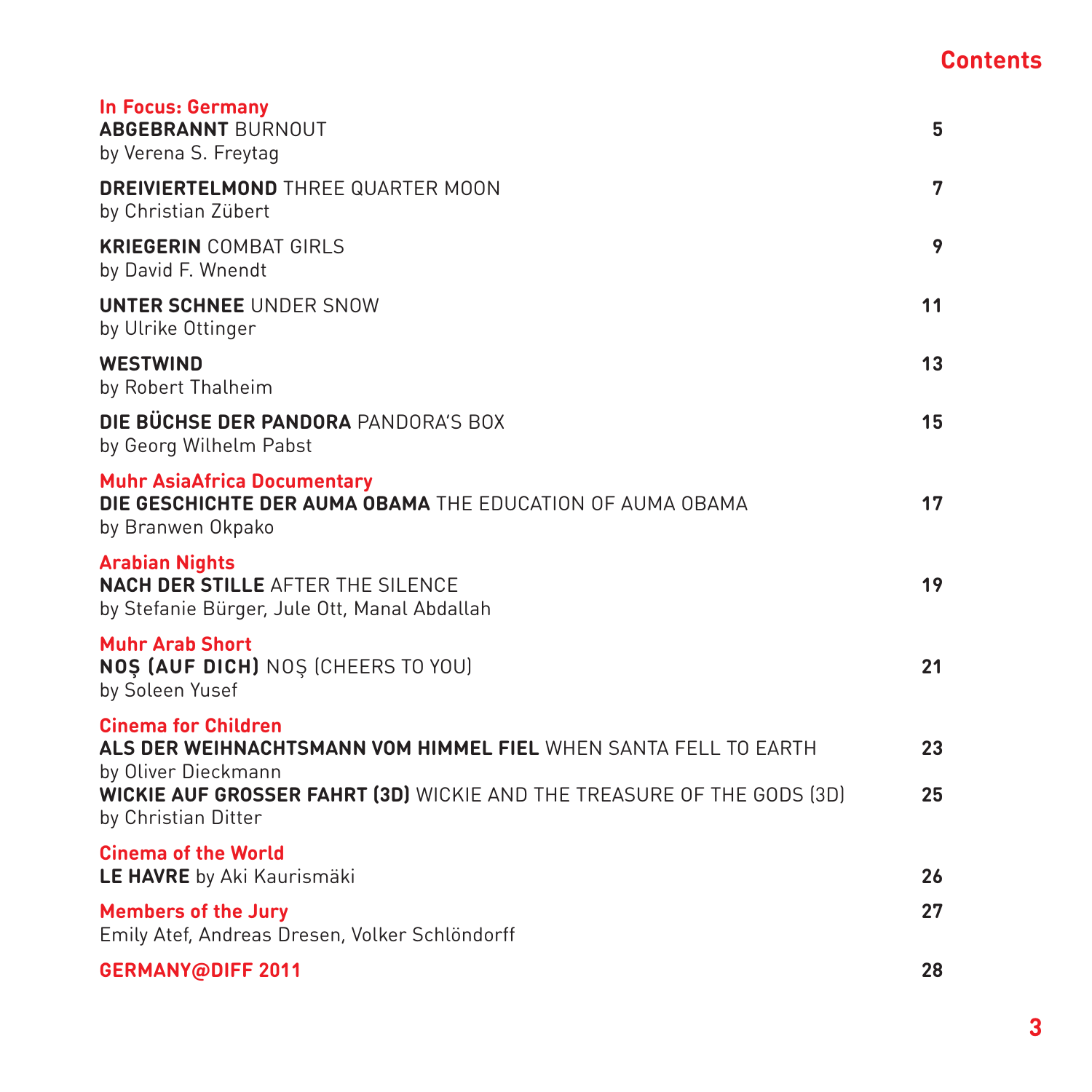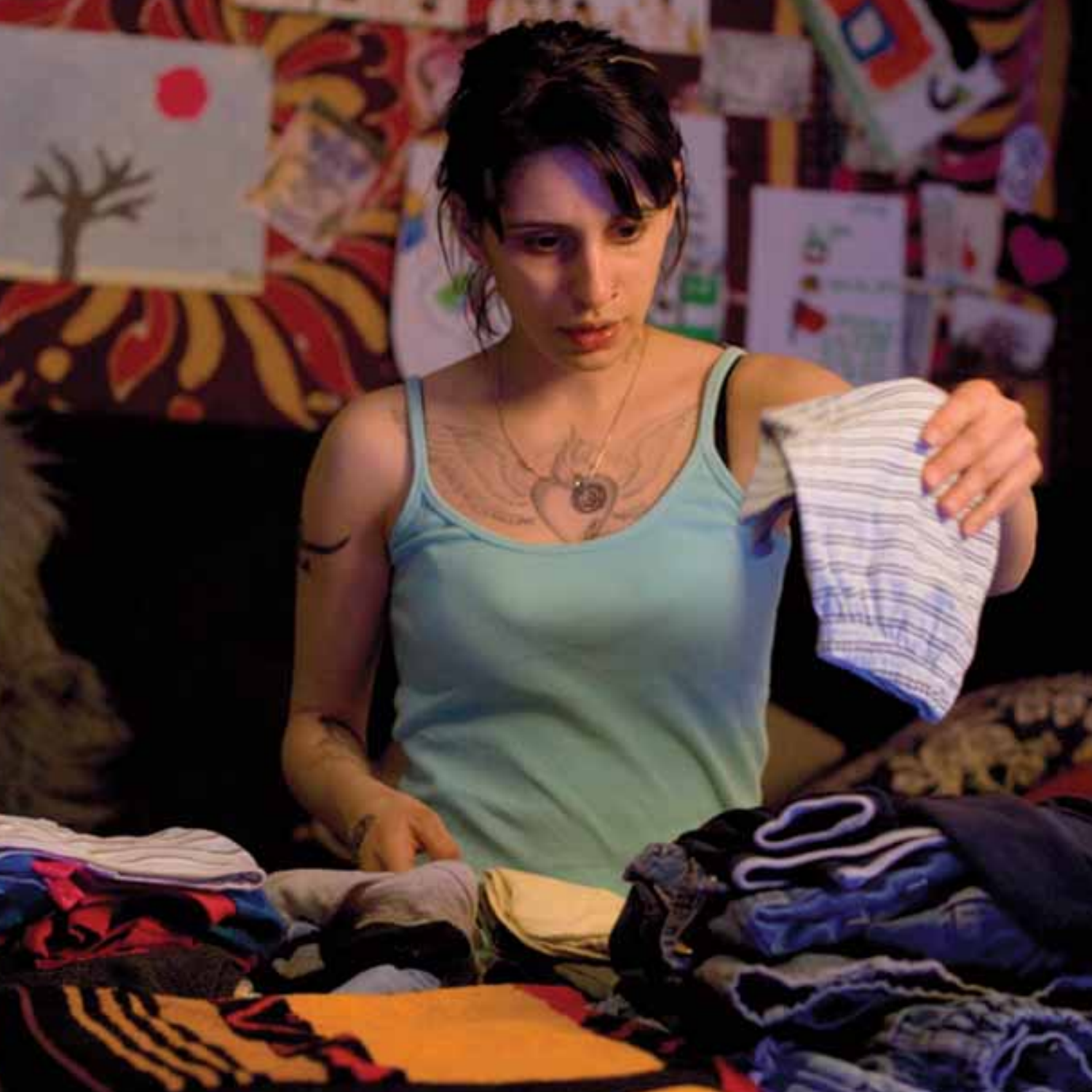### **ABGEBRANNT BURNOUT**

Pelin is a young, single mother from the Wedding district of Berlin, an area with a high degree of social dysfunction. She has three children by different fathers from different countries: Robby (9), Elvis (4) and Roxanne (just 19 months). The social services have sent them on what is known as a Mother-Child-Cure, essentially a family retreat, in a beautiful countryside location in a spa town in northern Germany. The measure intends to give Pelin, who is on a continual collision course with youth services and the judicial system, time to reconsider her behavior and also recover physically as well as mentally. Unfortunately neither her roommate Christa, who suffers from a lack of self-esteem and seeks to form a bond with her, nor the dedicated staff at the clinic are able to bring clarity to the young mother's chaotic daily existence. When Pelin bumps into her former boyfriend, Edin, she is forced to finally make a decision.

BURNOUT is a story about uprooting, about the welfare state as a substitute "father", about a society structured by class, and about longing for love.

**Genre** Drama **Category** Feature **Year of Production** 2010 **Director** Verena S. Freytag **Screen play** Verena S. Freytag **Director of Photography** Ali Olcay Gözkaya **Cast** Maryam Zaree, Tilla Kratochwil, Lukas Steltner **Producer** Jost Hering **Production Company** Jost Hering Filme/ Berlin, in co-production with ZDF Das kleine Fernsehspiel/Mainz **Length** 102 min **Format** 35 mm, color, cs **Original Version** German **Sub titled Versions** English, French **Festivals** Max Ophüls Festival Saarbrücken 2011, Achtung Berlin 2011, Neißenfilmfestival 2011, Cambridge 2011, Dubai 2011 **Awards** SR ZDF Screenplay Award Max Ophüls Festival Saarbrücken 2011, New Berlin Award Achtung Berlin 2011, Main Prize Neißen filmfestival 2011 **With backing from** Medien board Berlin-Brandenburg, Filmförderung Hamburg Schleswig-Holstein, nordmedia Fonds **World Sales** MissingFilms, Proskauer Str. 34, 10247 Berlin/Germany, phone +49-30-42 08 77 05, fax +49-3 22-22 43 45 11, verleih@missingfilms.de, www.missingfilms.de

**Verena S. Freytag** was born in 1973 in Stuttgart. She studied at the Music Academy Stuttgart, followed by studies in Film and Television Directing at the German Academy of Film and Television Berlin (dffb). After graduating, she worked as a freelance director's assistant, line producer and casting director. She now lives in Berlin where she works as a freelance writer and director for film and television. A selection of her films include: KARAMUK (2011), SANIYES LUST (2003), GUTE ZEITEN, SCHLECHTE ZEITEN (TV series, 2006-2008), HERZFLIMMERN (2010), and BURNOUT (2010).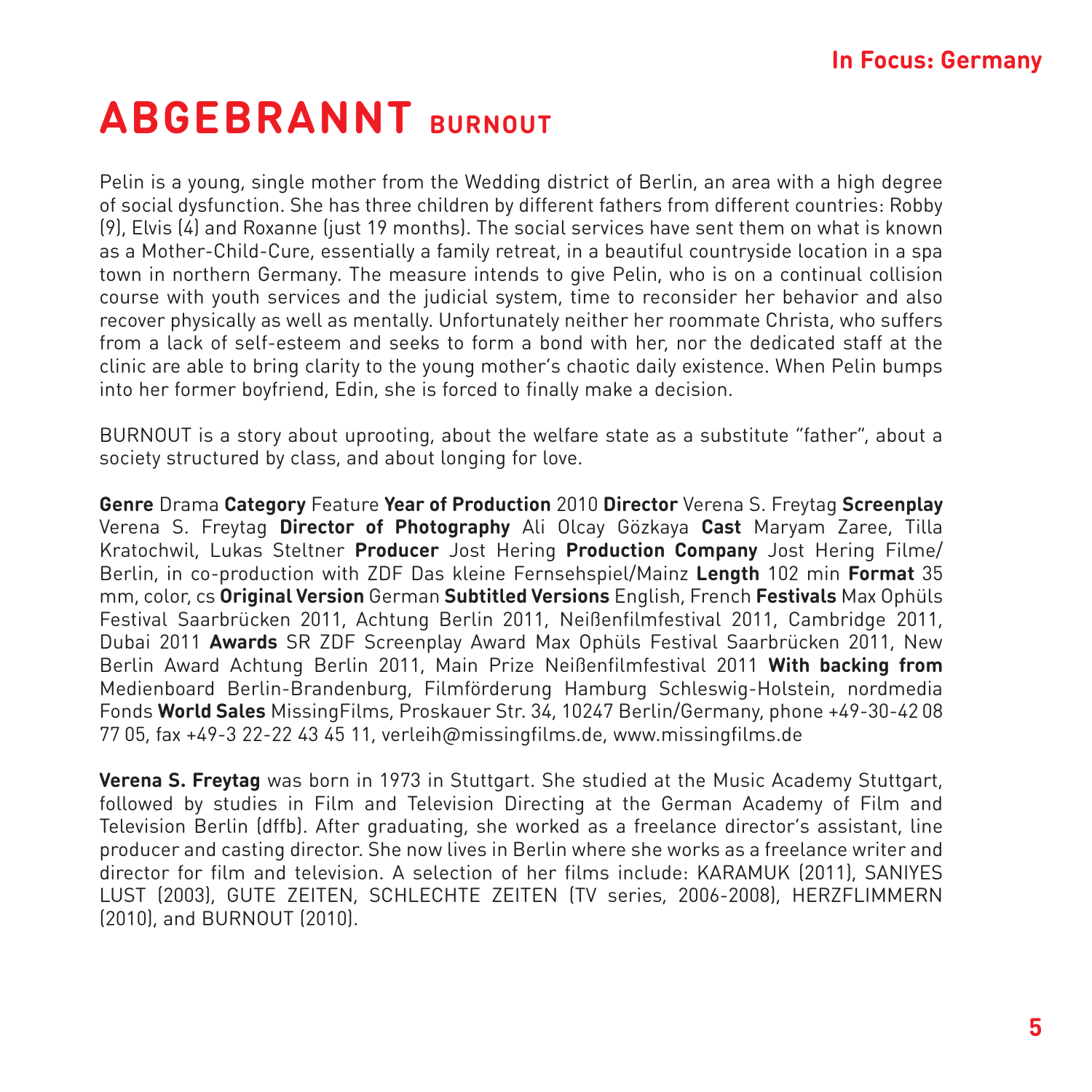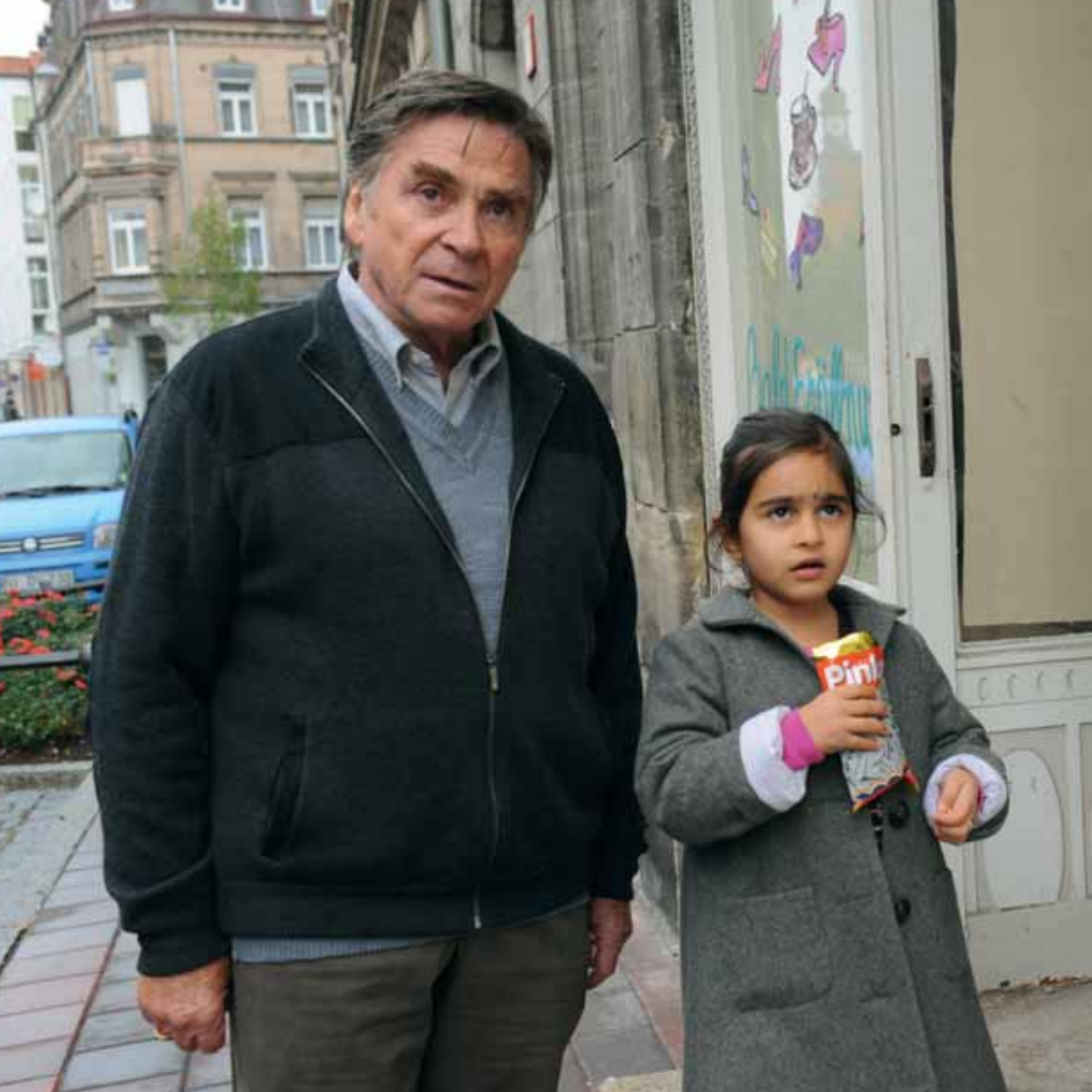### **DREIVIERTELMOND** THREE QUARTER MOON

The world of grumpy taxi-driver Hartmut Mackowiak comes crashing down when he finds out his wife is leaving him after 30 years. Suddenly, he has to rethink his whole life – making him even more of a cranky loner. That is, until the day he gets six-year-old Hayat and her mother as a fare in his taxi. While her mother has to go back to Istanbul for a few weeks, Hayat is supposed to stay in Germany with her grandma. But then Hayat's grandma falls into a coma. Although Hartmut initially doesn't want to have anything to do with the precocious little Turkish girl, he gradually succumbs to Hayat's stubborn charm and decides to help her. Little does he suspect it may also be a case of the little girl helping the big grouch to learn to enjoy life again …

**Genre** Comedy, Drama **Category** Feature **Year of Production** 2010 **Director** Christian Zübert **Screenplay** Christian Zübert **Director of Photography** Jana Marsik **Cast** Elmar Wepper, Mercan Türkoglu, Marie Leuenberger, Katja Rupé, Ivan Anderson, Siegfried Terpoorten **Producers** Robert Marcinak, Uli Aselmann **Production Company** die film gmbh/Munich, in co-production with BR/Munich, ARTE/Strasbourg **Length** 91 min **Format** 35 mm, color, 1:1.85 **Original Version** German **Sub titled Version** English **Festivals** Dubai 2011 **With backing from** FilmFernsehFonds Bayern, German Federal Film Board, German Federal Film Fund **World Sales** CINEPOOL, A Division of TELEPOOL GmbH, Sonnenstr. 21, 80331 Munich/Germany, phone +49-89-55 87 61 28, fax +49-89-55 87 61 91 28, cinepool@telepool.de, www.telepool.de

**Christian Zübert** was born in 1973 in Würzburg. Since 1997, he has concentrated on script writing for film and television. Sönke Wortmann took up contact with him upon recommendation, and after receiving Zübert's script for LAMMBOCK – SHIT HAPPENS (LAMMBOCK – ALLES IN HANDARBEIT) convinced him to take over direction of the film, making LAMMBOCK his directorial debut, followed by ECHTE MÄNNER (2002), THE TREASURE OF THE WHITE FALCONS (DER SCHATZ DER WEISSEN FALKEN, 2004), HARDCOVER (2008) and THREE QUARTER MOON (DREI-VIERTELMOND, 2010). He has also co-written the scripts for the films FANDANGO, GIRLS ON TOP, RED ZORA, and WICKIE AUF GROSSER FAHRT, among others.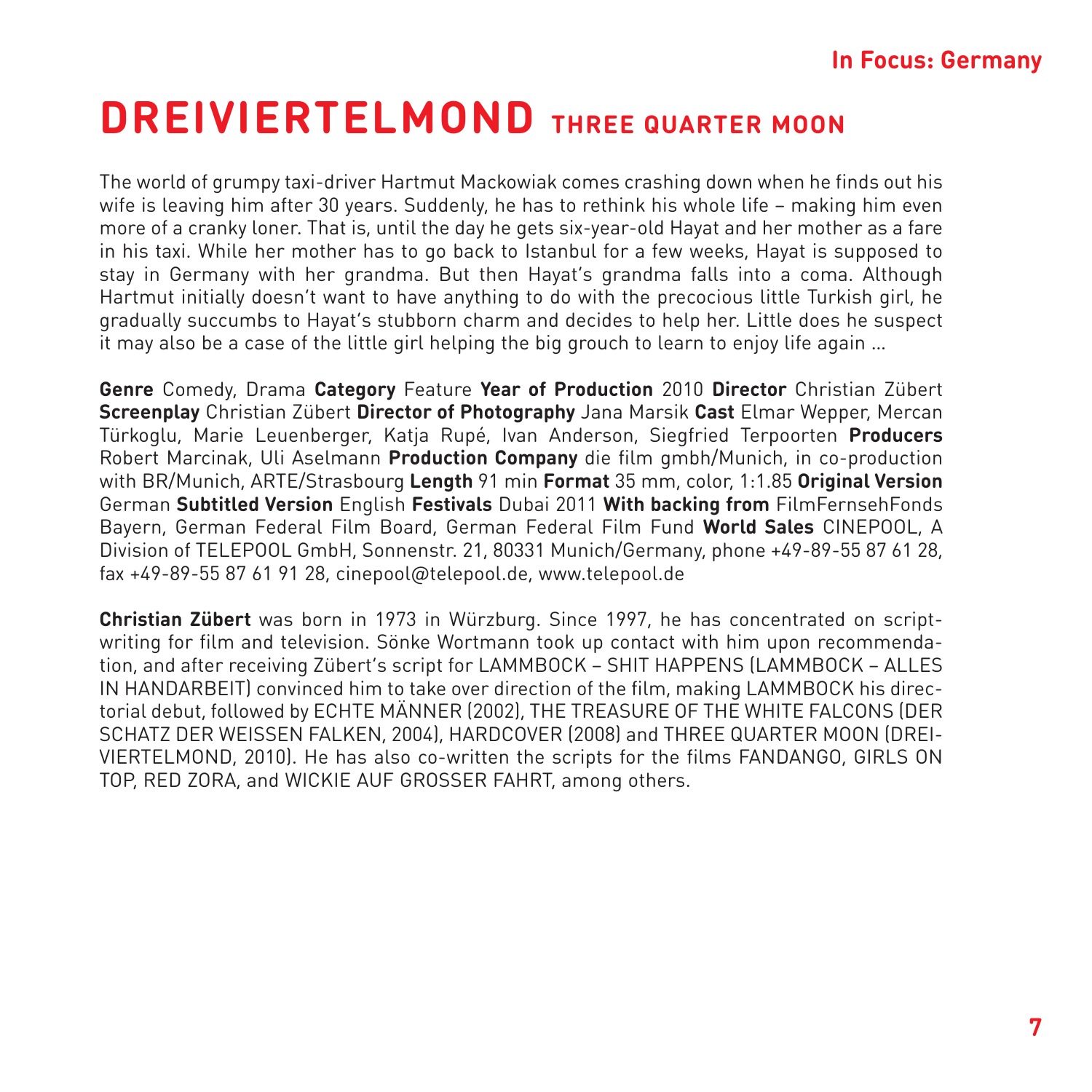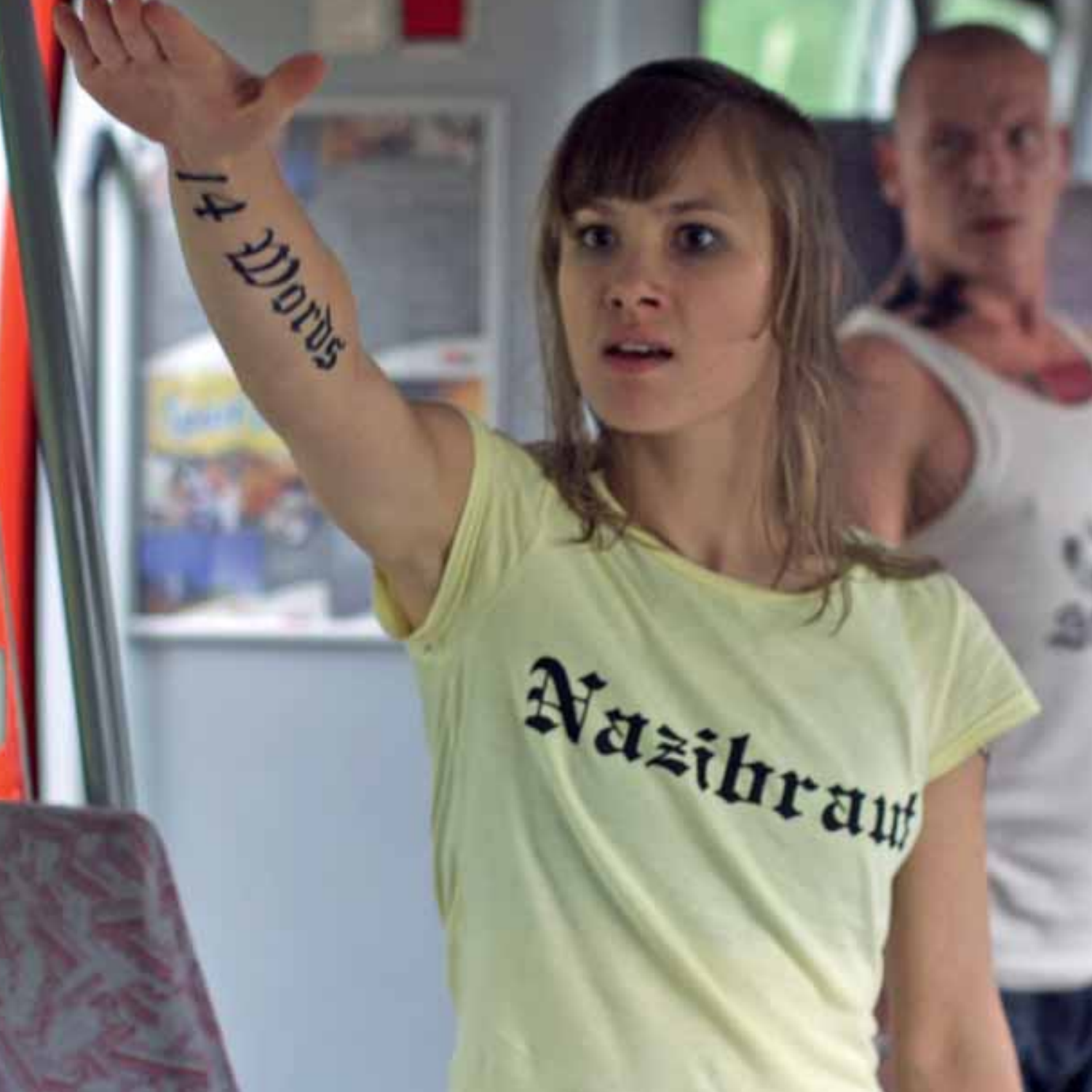### **KRIEGERIN COMBAT GIRLS**

Marisa, a 20-year-old German girl, hates foreigners, Jews, cops, and everyone she finds guilty for the decline of her country. She provokes, drinks, fights and her next tattoo will be a portrait of Adolf Hitler. The only place she feels at home is with the Neo-Nazi gang she belongs to, where hate, violence, and hefty parties are the daily rules. When 14-year-old Svenja joins the group, Marisa is like a role model to her: she fits the purest idea of a combat girl, fighting for the group's ideology. But Marisa's convictions will slowly evolve when she accidentally meets a young Afghan refugee. Confronted with him, she will learn that the black and white principles of her gang are not the only way. Will Marisa ever be able to get out of this group?

**Genre** Drama **Category** Feature **Year of Production** 2011 **Director** David F. Wnendt **Screen play** David F. Wnendt **Director of Photography** Jonas Schmager **Cast** Alina Levshin, Jella Haase, Gerdy Zint, Sayed Ahmad Wasil Mrowat **Producers** Eva-Marie Martens, René Frotscher **Production Company** Mafilm/Berlin, in co-production with Hochschule für Film und Fernsehen "Konrad Wolf"/Potsdam-Babelsberg, ZDF Das kleine Fernsehspiel/Mainz **Length** 107 min **Format** 35 mm, color, cs **Original Version** German **Subtitled Version** English **Festivals** Munich 2011, Zurich 2011, Warsaw 2011, Sao Paulo 2011 (New Directors Competition), Molodist Kiev 2011, Dubai 2011 **Awards** Förderpreis Deutscher Film Best Screenplay & Best Leading Actress Munich 2011, First Steps Award 2011, Best Actress Sao Paulo 2011 **With backing from** Medienboard Berlin-Brandenburg, Mitteldeutsche Medien förderung **World Sales** EastWest Film distribution, Schottenfeldgasse 14, 1070 Vienna/Austria, phone +43-1-5 24 93 10, fax +43-1- 5 24 93 10 20, sasha@eastwest-distribution.com, www.eastwest-distribution.com, www.combatgirls-movie.com

**David F. Wnendt** was born in 1977 in Gelsenkirchen. He studied at the FAMU film school in Prague for one year before studying Journalism and Business Administration in Berlin. Since 2004, he has been studying Film Direction at the "Konrad Wolf" University of Film & Television. His films in clude: HANNAS HOBBY (2006), CALIFORNIA DREAMS (2007), KLEINE LICHTER (2008), and his graduation film COMBAT GIRLS (KRIEGERIN, 2011).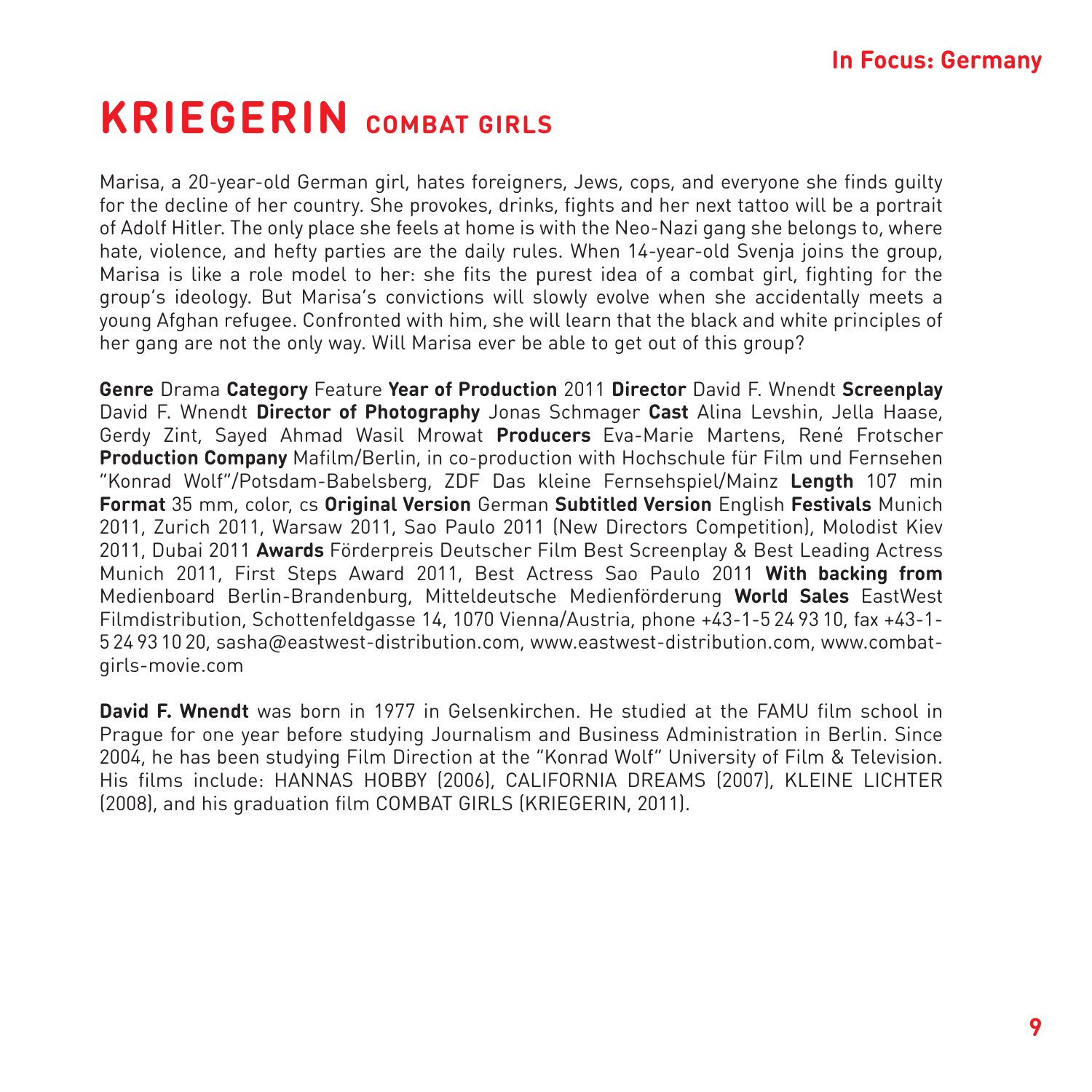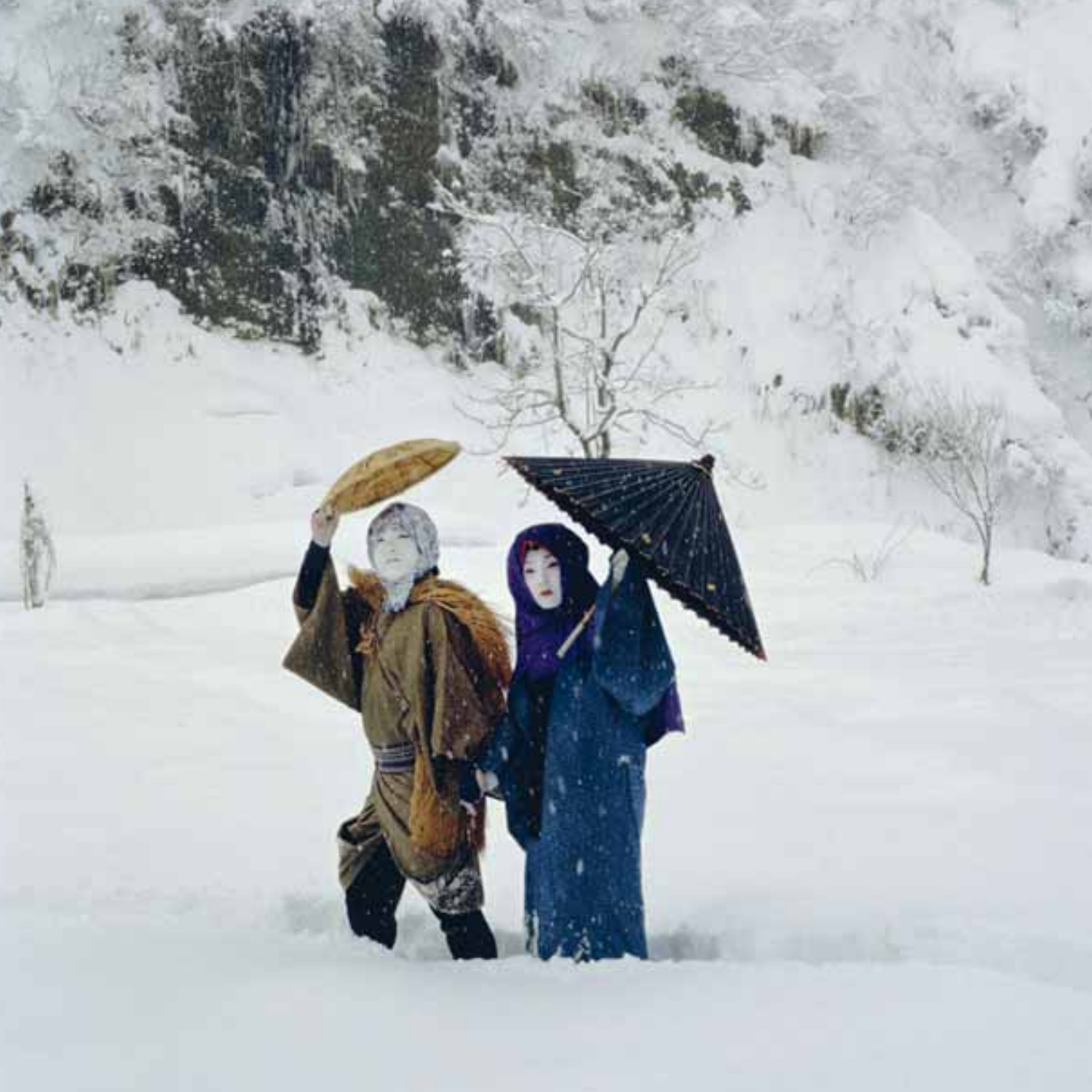### **UNTER SCHNEE UNTER SNOW**

In the Japanese region Echigo, the locals live with and under the heavy snow fall half of the year. Because of this they have developed their own customs of everyday life, festivals, and religious rituals. In a poetic way, Ulrike Ottinger leads us into the reality of the snowy landscape with its beauty and austere living conditions, follows the mythical tracks of the "gods of paths and roads" and mountain spirits, and places us within the fairytale world of a beautiful fox and her lover.

**Genre** Art, Dance, Culture **Category** Feature **Year of Production** 2011 **Director** Ulrike Ottinger **Director of Photography** Ulrike Ottinger **Cast** Takamasa Fujima, Kiyotsugu Fujima, Yumiko Tanaka, Yoko Tawada, Hiroomi Fukuzawa, Akemi Takanami, Toru Yoshihara **Narration** Laurence A. Rickels **Producers** Ulrike Ottinger, Heino Deckert **Production Companies** Ulrike Ottinger Film produktion/Berlin, ma.ja.de. filmproduktion/Leipzig, in cooperation with BR/Munich, Haus der Kulturen der Welt/Berlin, Goethe-Institut/Tokyo **Length** 103 min **Format** DCP/HD-Cam/Bluray, color, 16:9 **Original Versions** English, German **With back ing from** BKM, Medienboard Berlin-Brandenburg, German Federal Film Fund, Japan Foundation **World Sales** Deckert Distribution, Marienplatz 1, 04103 Leipzig/Germany, phone +49-3 41-2 15 66 38, fax +49-3 41-2 15 66 39, info@deckert-distribution.com, www.deckert-distribution.com

**Ulrike Ottinger** was born in Constance in 1942 and studied Art in Munich from 1959-1961. She lived in Paris from 1962, working as a freelance artist and photographer. She has been living in Berlin since 1973 and is a member of the Academy of Arts and the European Film Academy in Berlin. Active as a writer, director and camerawoman, a selection of her films includes: LAOKOON & SONS (1973), MADAME X – AN ABSOLUTE RULER (1977), TICKET OF NO RETURN (1979), FREAK ORLANDO (1980), DORIAN GRAY IN THE MIRROR OF THE YELLOW PRESS (1984), CHINA. THE ARTS – THE PEOPLE (1985), JOHANNA D'ARC OF MONGOLIA (1989), TAIGA (1992), EXILE SHANGHAI (1997), SOUTHEAST PASSAGE (2002), TWELVE CHAIRS (2004), PRATER (2007), THE KOREAN WEDDING CHEST (2008), and UNDER SNOW (2011), among others.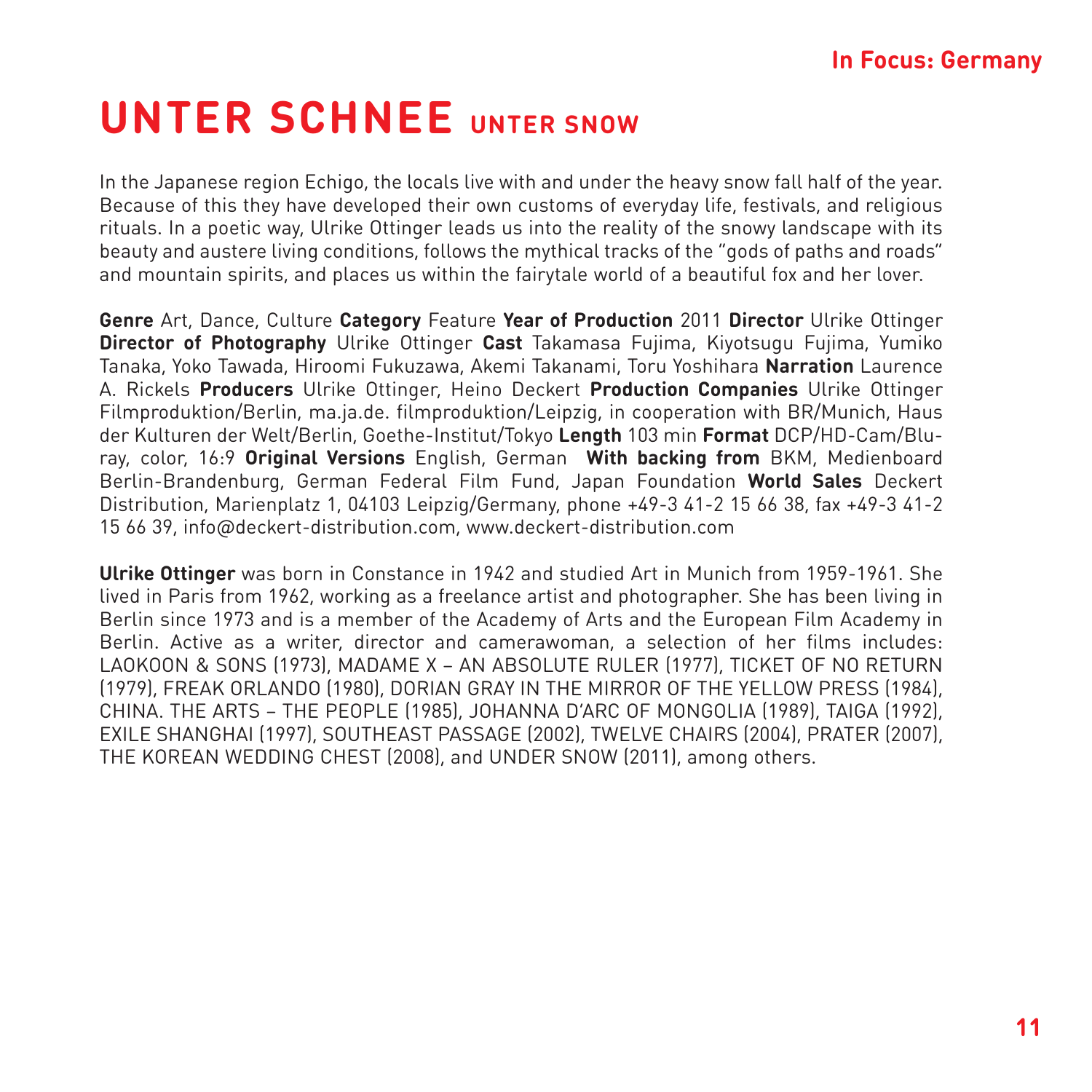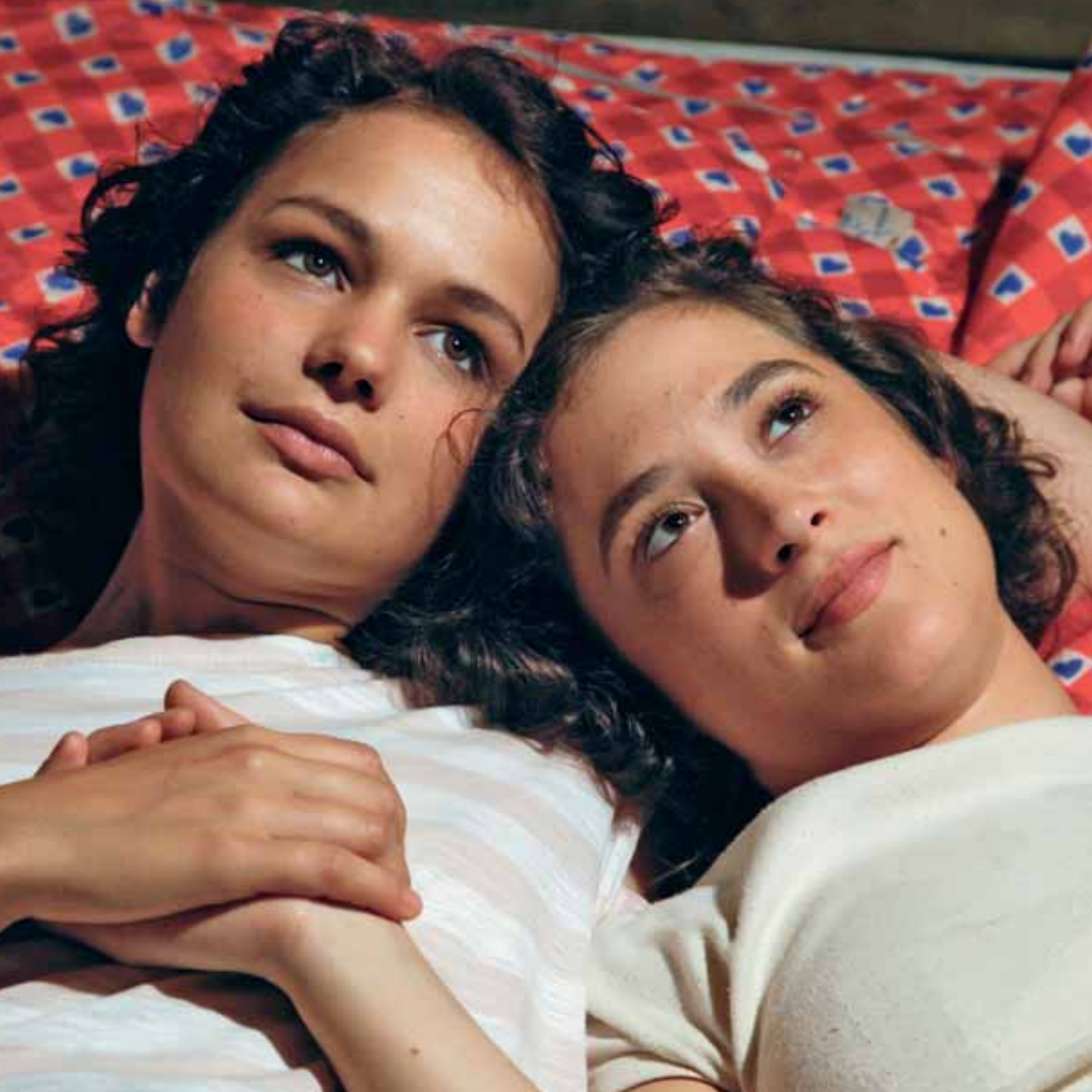### **WESTWIND**

Doreen und Isabel are 17-year-old twins from rural Saxony in East Germany. The two are success ful oarswomen practicing hard to be accepted at a renowned boarding school for ath letes. In 1988, a year before the Berlin Wall came down, they have the chance to spend the summer at Lake Balaton in the Soviet satellite state of Hungary. Already on their way to the young pioneer camp, the twins meet a group of guys from the West German city of Hamburg. Doreen falls in love with Arne. For the first time the sisters don't share everything and need to take the most momentous decision of their lives.

**Genre** Love Story, Melodrama **Category** Feature **Year of Production** 2011 **Director** Robert Thalheim **Screenplay** Ilja Haller, Susann Schimk **Director of Photography** Eeva Fleig **Cast** Friederike Becht, Luise Heyer, Franz Dinda, Volker Bruch **Producers** Susann Schimk, Jörg Trentmann, Judit Stalter, Gabor Rajna **Production Company** credo:film/Berlin, in co-production with Laokoonfilm/Budapest **Length** 90 min **Format** 35 mm, color, 1:1.85 **Original Version** German **Subtitled Version** English **Festivals** Zurich 2011, Dubai 2011 **With backing from** German Federal Film Board, German Federal Film Fund, Medienboard Berlin-Brandenburg, Mitteldeutsche Medienförderung, ZDF, ARTE, BKM **World Sales** Beta Cinema, Dept. of Beta Film GmbH, Grünwalder Weg 28 d, 82041 Oberhaching/Ger many, phone +49-89-67 34 69 80, fax +49- 89-6 73 46 98 88, ARothbauer@betacinema.com, www.beta cinema.com

**Robert Thalheim** was born in Berlin in 1974. After his schooling in the USA and Germany, he worked as an assistant director for the Berlin Ensemble theater and studied at the Free University Berlin and the "Konrad Wolf" University of Film & Television. He is the publisher of the cultural periodical Plotzki and has written a book about Andrzej Wajda. Also a theater writer and director, his films include: UM VIER UHR PLÖTZLICH GING DIE WELT UNTER (documen tary, 1996), ZEIT IST LEBEN (short, 2000), GRANICA (short, 2002), THREE PERCENT (short, 2002), ICH (short, 2003), NETTO (2004), AND ALONG COME TOURISTS (AM ENDE KOMMEN TOURISTEN, 2007), and WESTWIND (2011).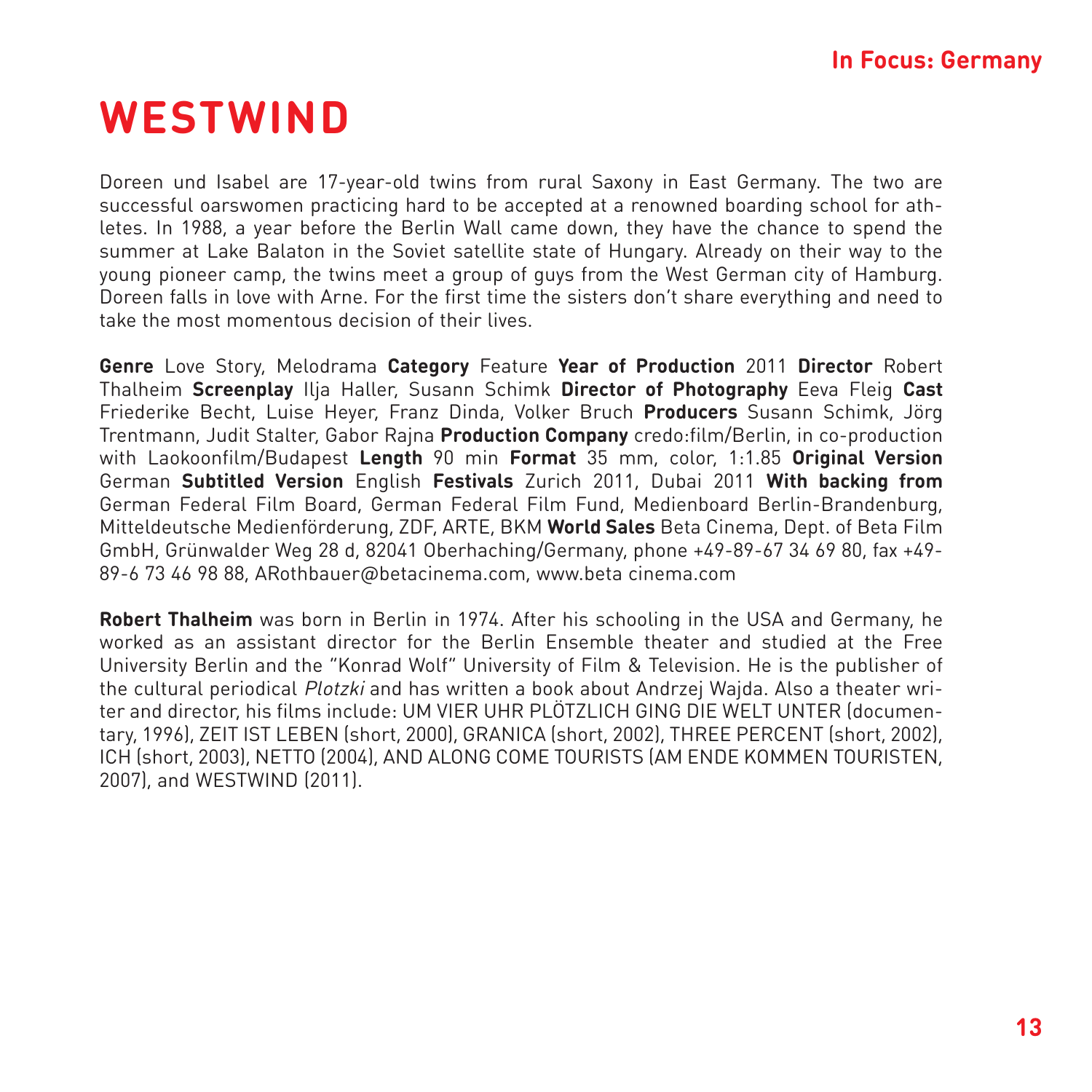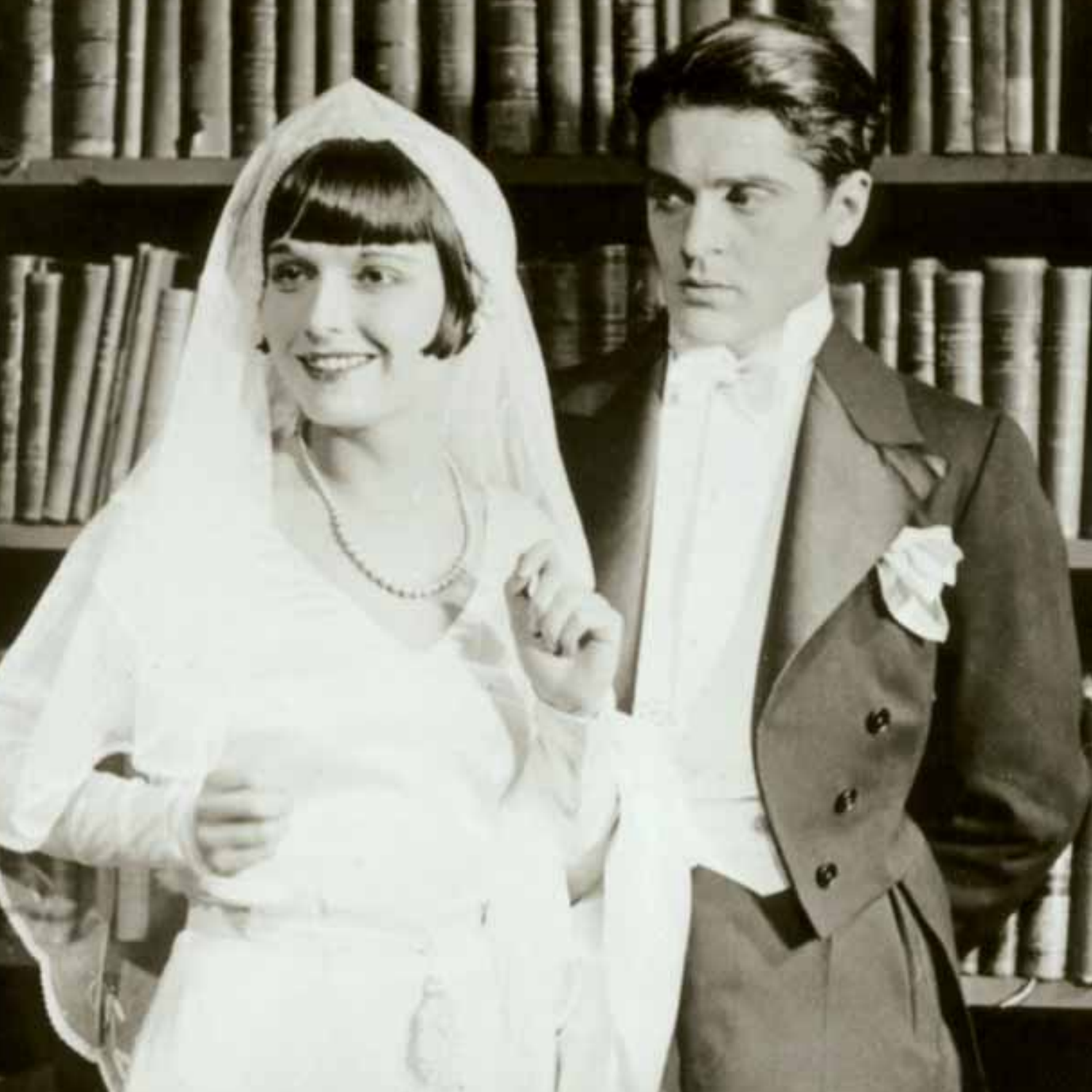### **DIE BÜCHSE DER PANDORA PANDORA'S BOX**

Dr. Schön, owner of a large newspaper, has fallen under the spell of the beautiful florist Lulu. Not concerned with what others may think, he marries Lulu. Shortly thereafter, Lulu can no longer stand him, shoots him and is prosecuted. She then flees to Paris with Schön's son Alwa and an other friend. But soon Lulu falls into the hands of a blackmailer and Alwa becomes a card sharp. Once again, Lulu has to escape, this time her goal is London, where she finally meets her fate. She becomes a prostitute and, on Christmas Eve, Jack the Ripper's next victim.

**Genre** Literature, Drama **Category** Feature, Silent **Year of Production** 1929 **Director** Georg Wilhelm Pabst **Screenplay** Ladislaus Vajda **Director of Photography** Guenther Krampf **Cast** Gustav Diessl, Daisy d'Ora, Alice Roberts, Carl Goetz, Franz Lederer, Fritz Kortner, Louise Brooks, Krafft Raschig **Producer** Seymour Nebenzahl **Production Company** Nero-Film/ Berlin **Length** 142 min (restored version 2006) **Format** 35 mm, b&w **World Sales** Atlantic-Film S.A., Münchhaldenstr. 10, 8034 Zurich/Switzerland, phone +41-1-4 22 38 32, fax +41-1-4 22 37 93, info@praesens.com, www.praesens.com

**Georg Wilhelm Pabst** was born in 1885 in Raudnitz (former Czechoslovakia) and died in 1967 in Vienna. He worked as a theater set designer and theater actor before he began his film career. In 1921, he appeared in Carl Froelich's IM BANNE DER KRALLE, after which he served as assis tant director on Froelich's next two films. Pabst's debut film was THE TREASURE (1923). His critical analysis of bourgeois society and morals of the time is evidenced in THE STREET OF SORROW (1925) as well as in his films PANDORA'S BOX (1929) and DIARY OF A LOST GIRL (1929).

In cooperation with the Goethe-Institut, the Dubai International Film Festival will be presenting the restored print by the Deutsche Kinemathek Berlin (2006) with music by Peer Raben (1997), arranged by the Europäische Filmphilharmonie, Christian Schumann, and performed live by the United Arab Emirates Philharmonic Orchestra under the conductorship of Philipp Maier.

in cooperation with

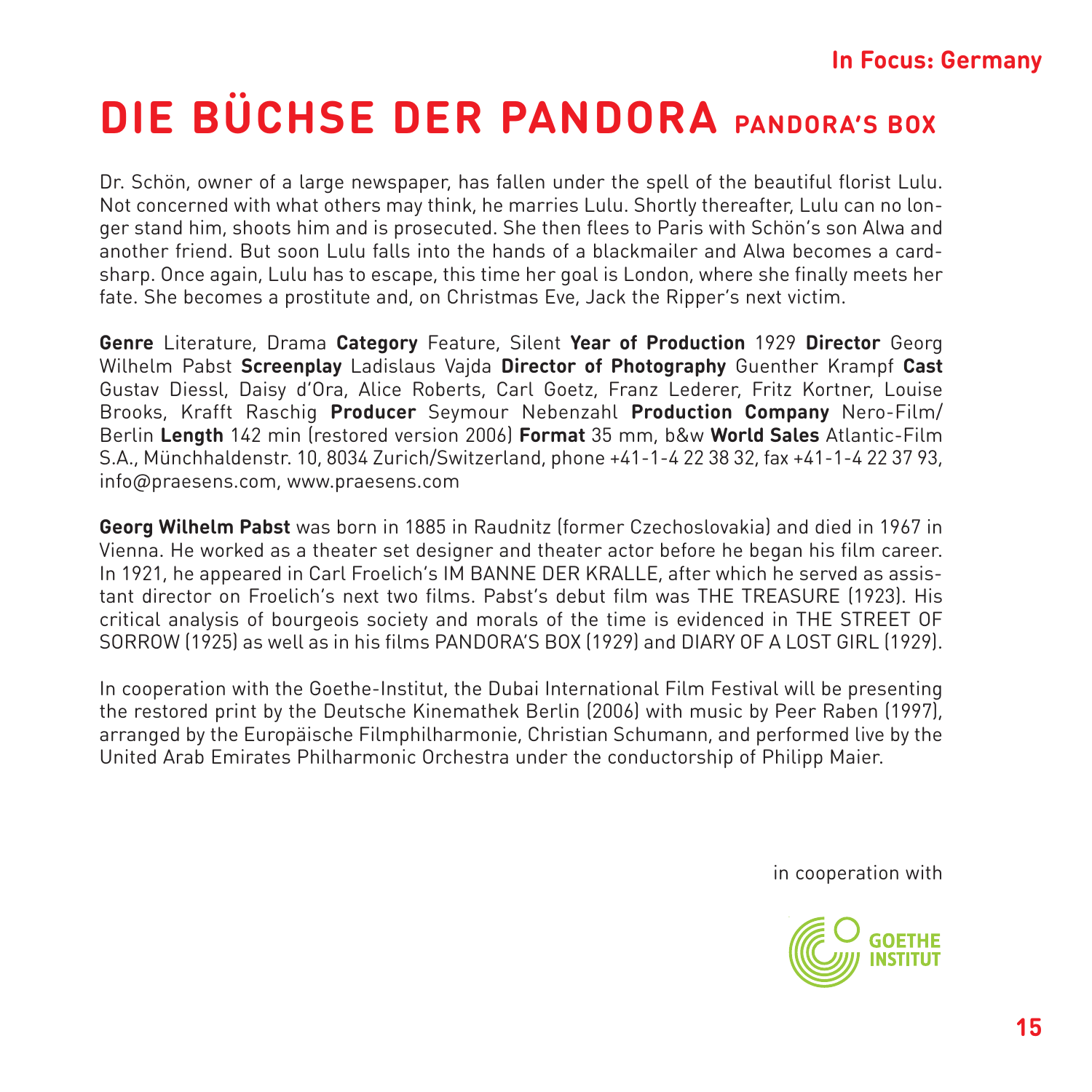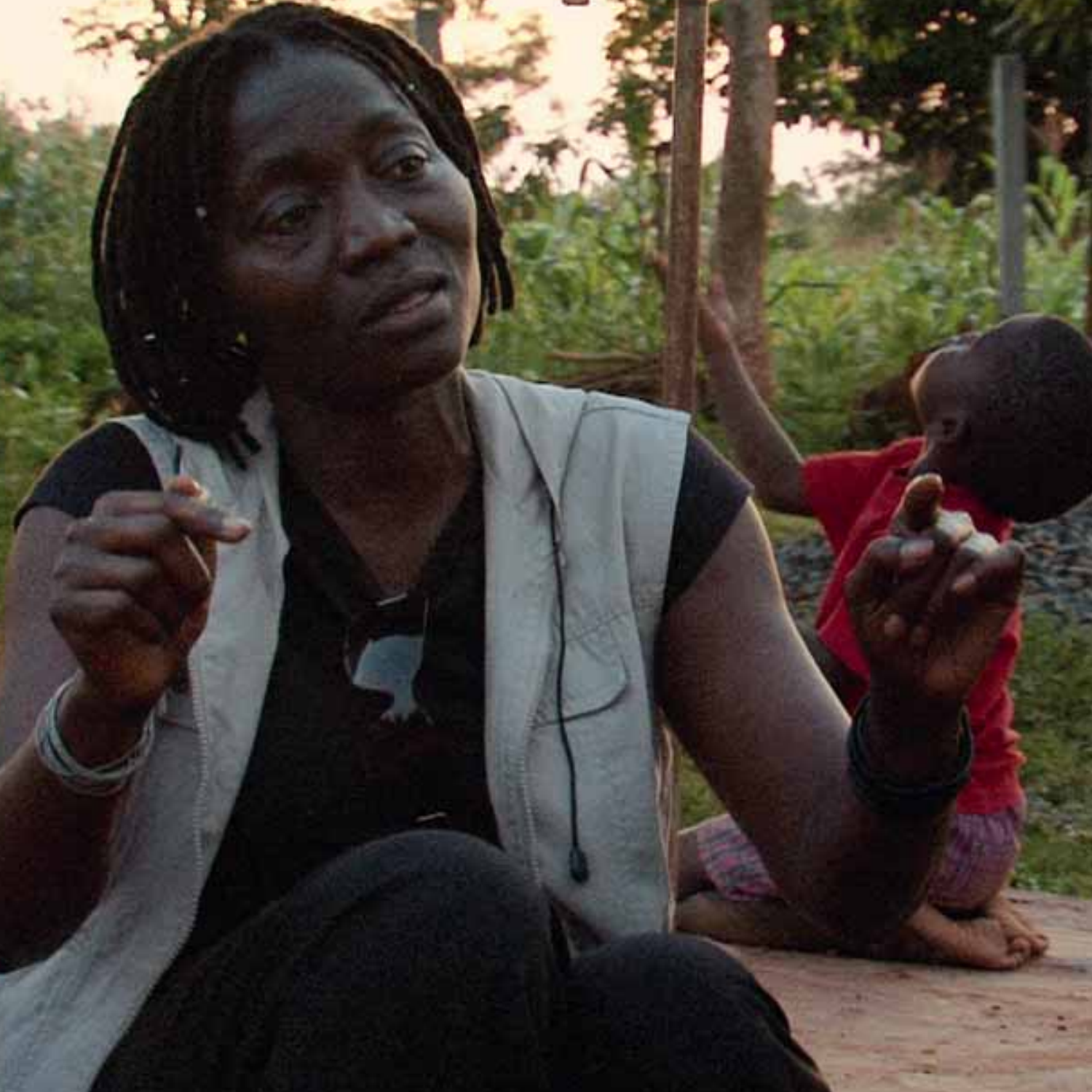### **DIE GESCHICHTE DER AUMA OBAMA**

#### **THE EDUCATION OF AUMA OBAMA**

A feature documentary on the life and times of Auma Obama told from her homestead in Kenya during the run-up to the 2008 US Presidential elections that brought her brother Barack Obama to power.

**Genre** Biopic **Category** Documentary **Year of Production** 2011 **Director** Branwen Okpako **Screenplay** Branwen Okpako **Directors of Photography** Kolja Brandt, Marcus Winterbauer, John Podpadec **Producers** Katrin Springer, Volker Ullrich **Production Company** Filmkantine/Berlin, in co-production with ZDF Das kleine Fernsehspiel/Mainz **Length** 79 min **Format** HD, color, 1:1.85 **Original Version** English, German, Luo **Subtitled Versions** English, German **Festivals** Toronto 2011, Dubai 2011 **World Sales** Doc & Film International, 13 rue de Portefoin, 75003 Paris/France, phone +33-1-42 77 56 87, fax +33-1-42 77 36 56, doc@docandfilm.com, www.docandfilm.com

**Branwen Okpako** was born in 1969 in Nigeria. She studied Political Science in England, followed by studies in Film Direction at the German Film & Television Academy Berlin (dffb). Her films include: the shorts PROBE (1992), VORSPIEL (1994), LANDING (1995), SEARCHING FOR TAID (1997) and LOVELOVELIEBE (1998), and the features DIRT FOR DINNER (DRECKFRESSER, 2000, winner of the Bavarian documentary film prize The Young Lion and First Prize at the Dubrovnik Documentary Film Festival in 2001), VALLEY OF THE INNOCENT (TAL DER AHNUNGSLOSEN, 2003), and THE EDUCATION OF AUMA OBAMA (DIE GESCHICHTE DER AUMA OBAMA, 2011).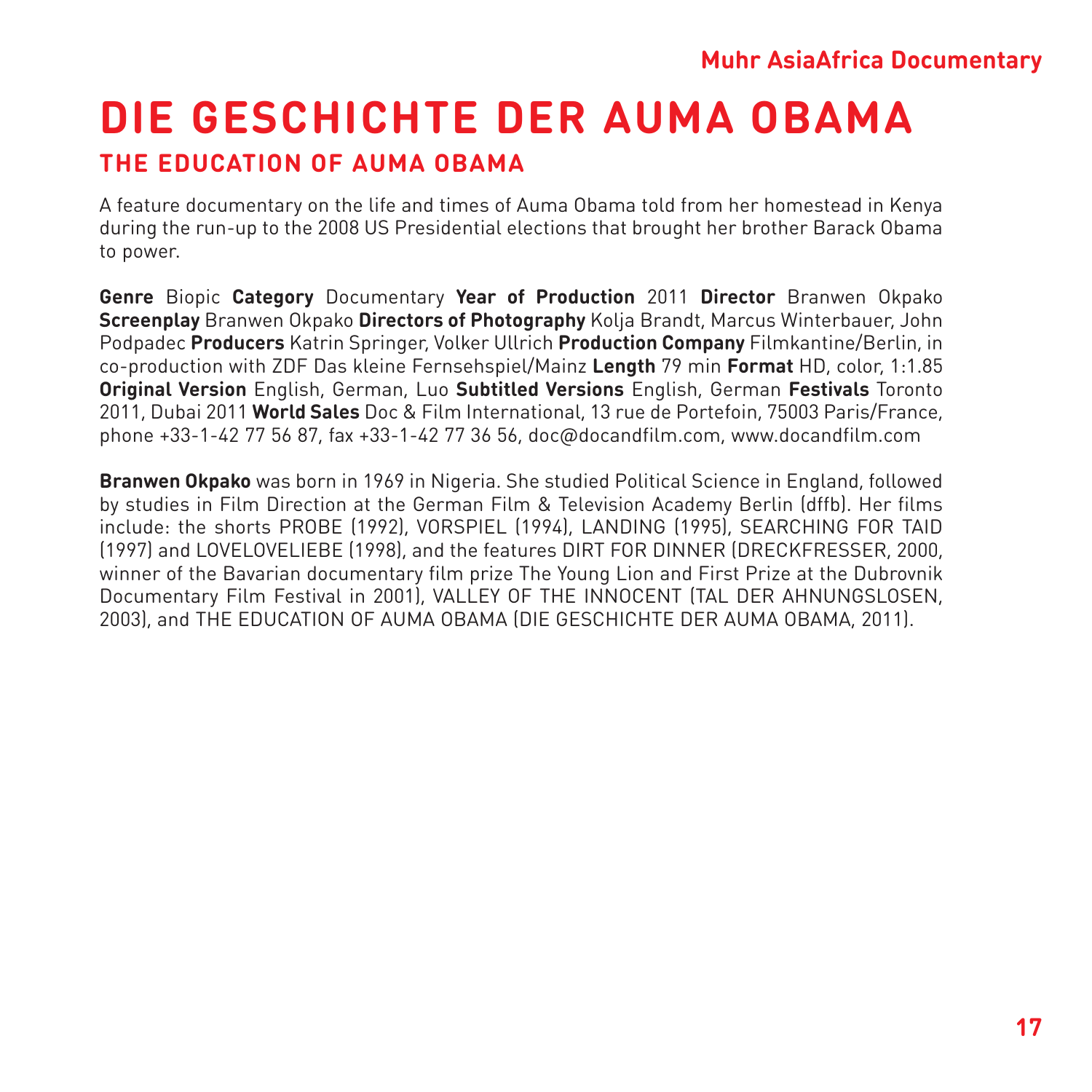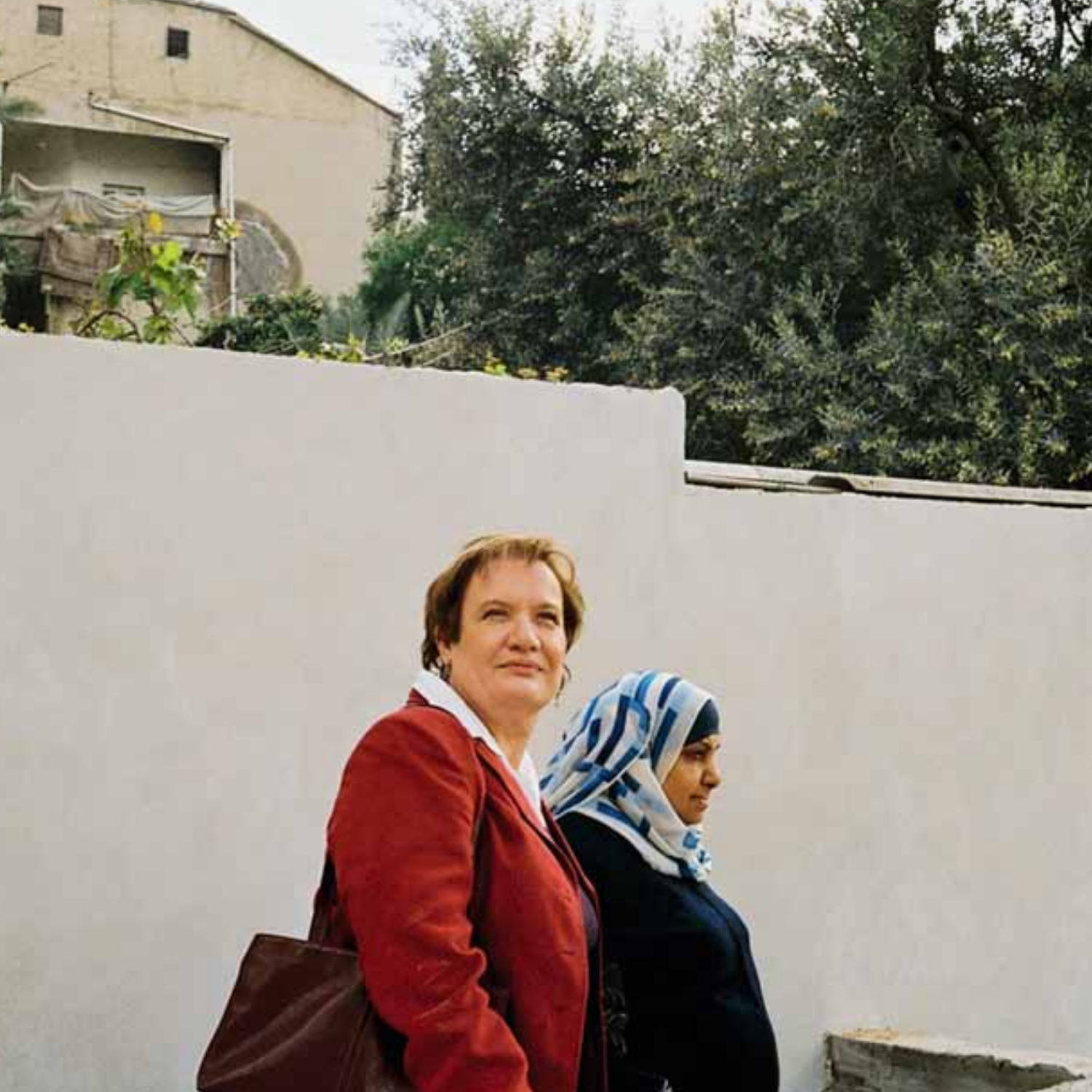### **Arabian Nights**

### **NACH DER STILLE AFTER THE SILENCE**

Two young German filmmakers go to Palestine where, together with Manal, a Palestinian student from Jenin, they try to find out what really happened on March 31, 2002: Shadi Tobassi, a sui cide bomber from Jenin, blew himself up in Haifa, killing 15 people. Among those killed was Dov Chernobroda, an Israeli architect, who for his entire life had tried to bring about a peaceful settlement between Israel and Palestine. Eight years later, his wife Yaël would like to visit the family of the suicide bomber in Jenin. Yaël often uses the word "terrorist" when she speaks of Shadi. And then – for the first time in her life – she is able to say his name: Shadi Tobassi: "Every person has a name," she says. But she cannot imagine looking him straight in the eyes. Despite her turmoil of emotions she still wishes to visit Jenin in a peaceful attempt to break down the wall of silence. Her husband would have been the first to encourage her to do so.

**Genre** Drama, Current Affairs, Politics **Category** Documentary **Year of Production** 2011 **Direc tors** Stefanie Bürger, Jule Ott, Manal Abdallah **Screenplay** Stefanie Bürger, Jule Ott, Manal Abdallah **Director of Photography** Mareike Müller **Producers** Marcus Vetter, Fakhri Hamad **Production Companies** Bukera Pictures/Tübingen, Filmperspektive/Stuttgart, in co-production with NDR/Hamburg, WDR/Cologne **Length** 82 min **Format** 35 mm, color, 1:1.78 **Original Version** German, English, Hebrew, Arabic **Subtitled Version** English **Festivals** Munich 2011, Fünf Seen Festival Starnberg 2011, Unabhängiges Filmfest Osnabrück 2011, Haifa 2011, Camera Obscura Bydgoszcz 2011, Dubai 2011 **Awards** Horizonte Film Prize Fünf Seen Festival 2011, Grand Prix de Ryszard Kapuscinski Camera Obscura 2011 **World Sales** CINEPOOL, A Division of TELEPOOL GmbH, Sonnenstr. 21, 80331 Munich/Germany, phone +49-89-55 87 61 28, fax +49- 89-55 87 61 91 28, cinepool@telepool.de, www.telepool.de

**Stefanie Bürger** was born in 1982 in Aalen and studied Communication Sciences in Augsburg, followed by Media Studies at the University of Tübingen.

**Jule Ott** was born in 1982 in Rheda-Wiedenbrück and studied German and Spanish Language and Literature in Constance and Córdoba, followed by Media Studies & Science at the University of Tübingen.

**Manal Abdallah** was born in Jerusalem in 1988 and studies Multimedia at the Arab American University in Jenin. During the second intifada, she emigrated with her family to Canada but returned to the West Bank at the age of 17.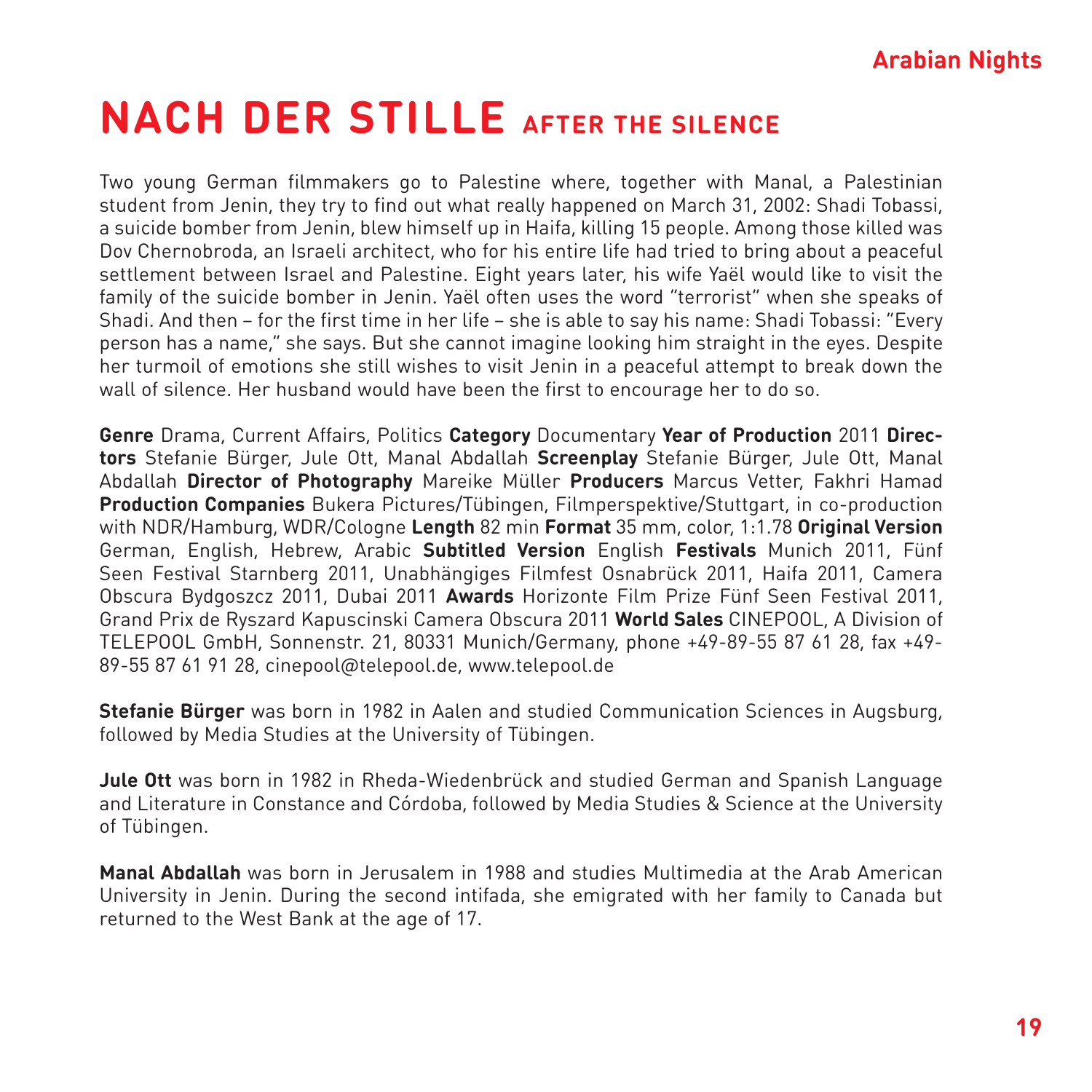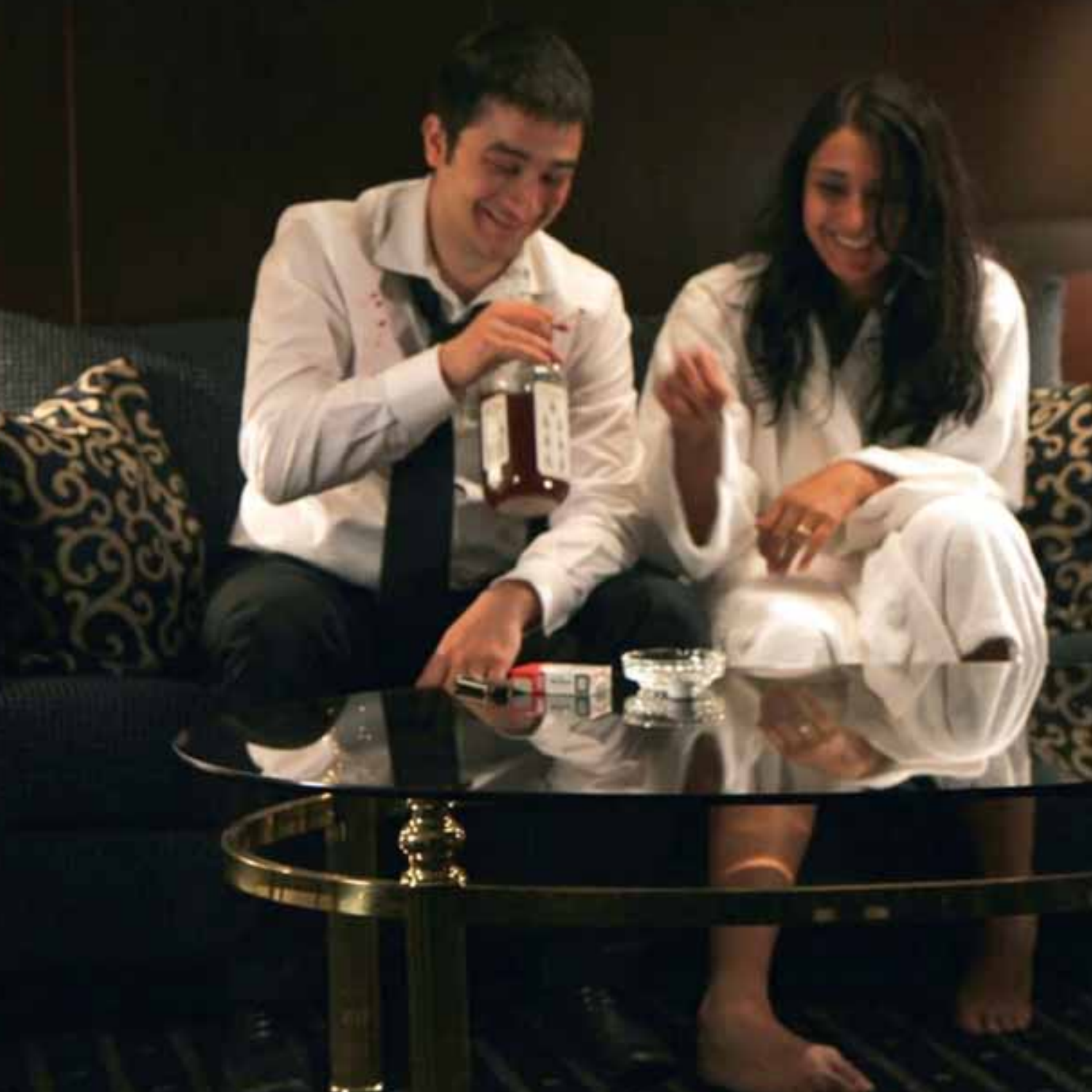### **Muhr Arab Short**

### **NOS¸ (AUF DICH) NOS¸ (CHEERS TO YOU)**

The German-Kurdish Vina is about to marry Havi, but she is struggling with her fate: as a modern woman, she should try to defend herself against an arranged marriage, right? A film about the conflict between tradition and modern values.

**Genre** Women, Society **Category** Short **Year of Production** 2010 **Director** Soleen Yusef **Director of Photography** Aksel Özdemir **Cast** Narges Rashidi, Rafael Hamid Braun, Albrecht Schuch, Çagdas¸ Bozkurt, Yildiz Gültekin **Producers** Maximilian Vetter, Jana Raschke **Production Com pany** Filmakademie Baden-Württemberg/Ludwigsburg **Length** 21 min **Format** HDCam, color, 16:9 **Original Version** German, Kurdish **Subtitled Versions** German, English **Festivals** Grenzland filmtage Selb 2011, Berlinaire Festival Ghent 2011, Sehsüchte Potsdam 2011, Filmzeit Kauf beuren 2011, Filmfestival Osnabrück 2011, Dubai 2011 **World Sales** Filmakademie Baden-Württemberg, Akademiehof 10, 71638 Ludwigsburg/Germany, phone +49-71 41-96 91 93, fax +49-71 41-96 95 51 93, sigrid.gairing@filmakademie.de, www.filmakademie.de

**Soleen Yusef** was born in Duhok/Iraq in 1987 and fled with her parents to Germany at the age of nine. After graduating high-school in Berlin, she studied at the Academy of Stage Arts and trained as a singer and actress. After working as a production assistant and 1st AD for Mitosfilm, she began studying at the Baden-Württemberg Film Academy in 2008. Her films include: EXEKUTION (short, 2007), RONI – LICHT (short, 2007), DIE WIPPE (short, 2008), BERDE (short, 2009), NOS¸ (CHEERS TO YOU) (short, 2010), and TRATTORIA (short, 2011).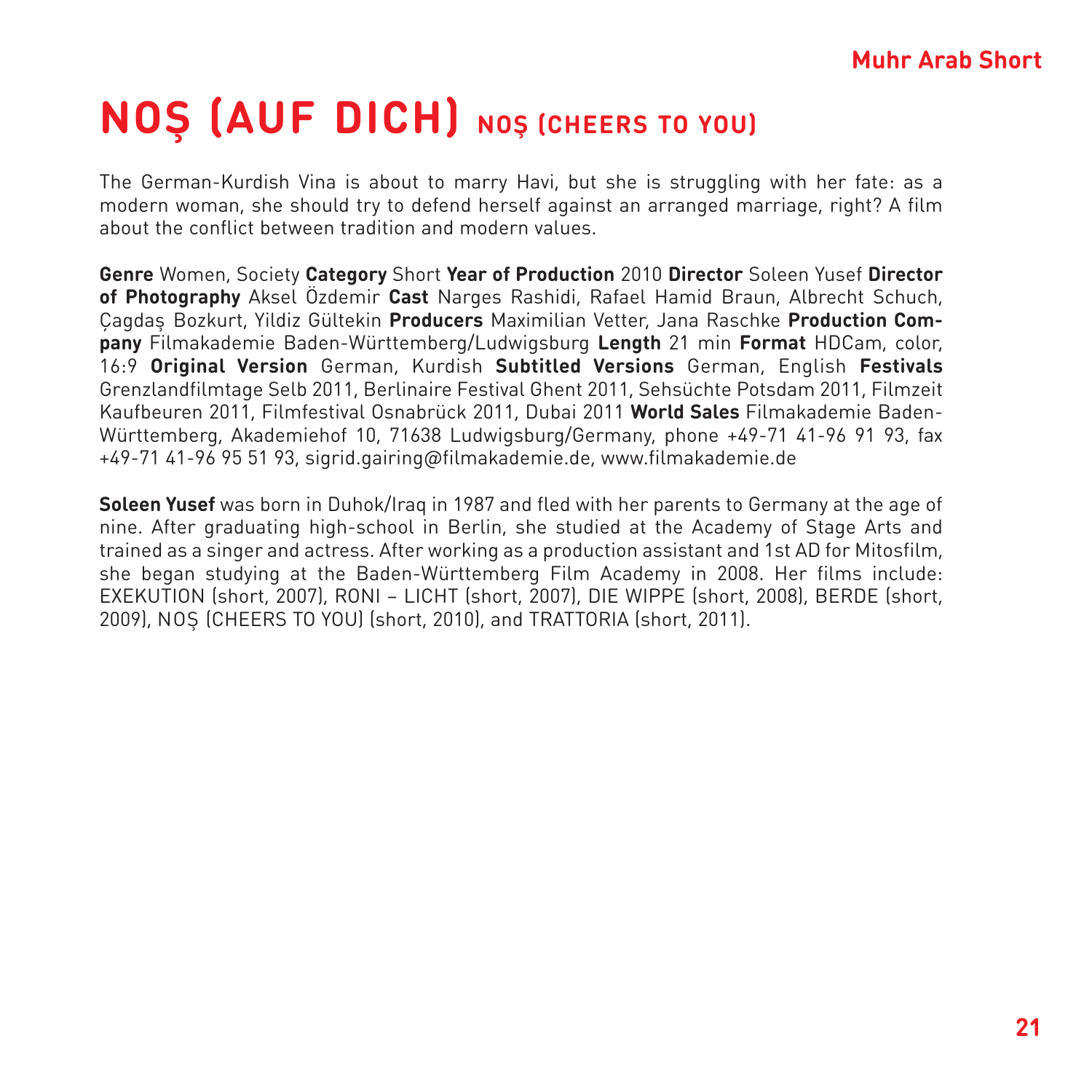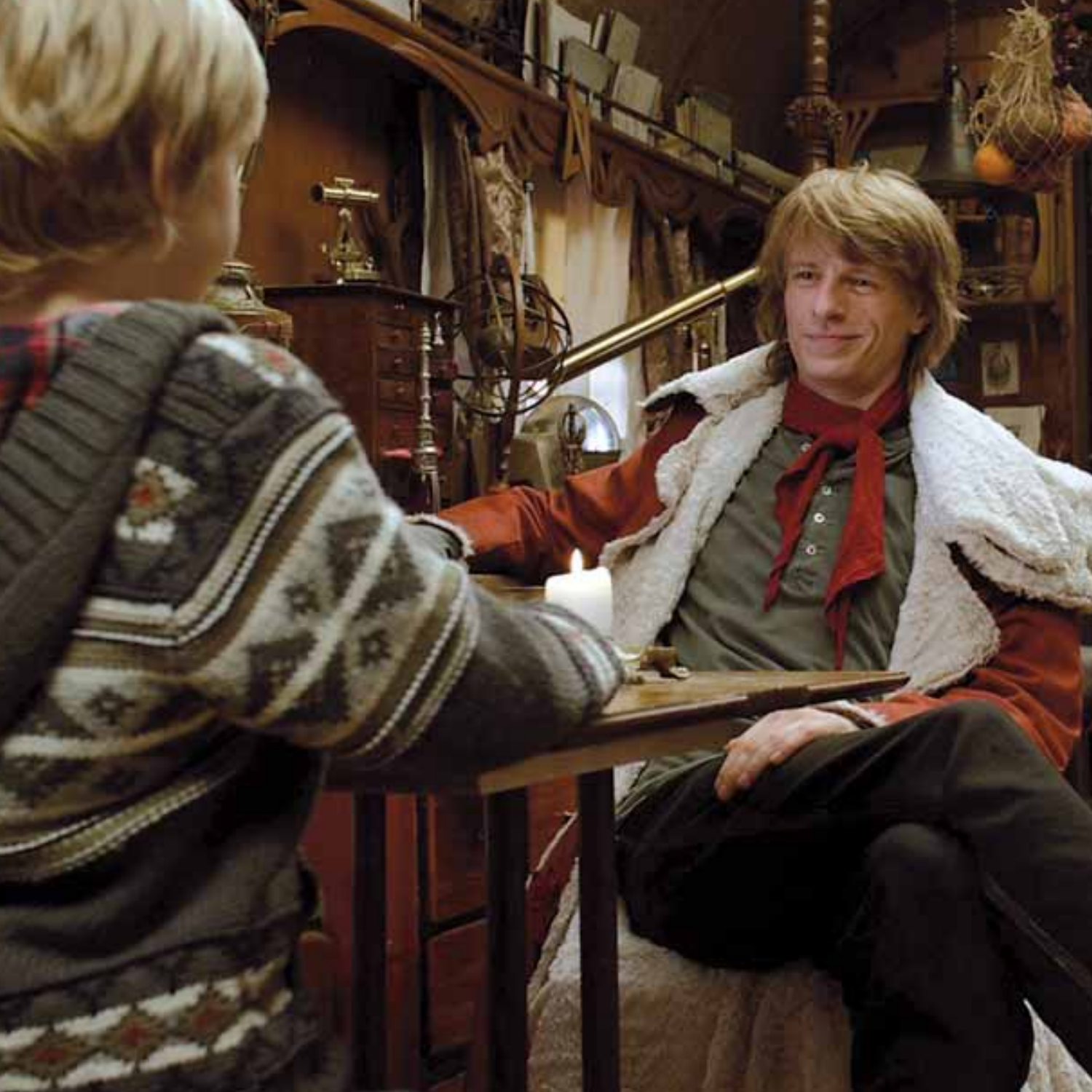### **ALS DER WEIHNACHTSMANN VOM HIMMEL FIEL**

#### **WHEN SANTA FELL TO EARTH**

The last thing Charlotte and Ben expected is that Niklas, the last real Santa, crash lands onto their street in the middle of a thunderstorm just before Christmas. Niklas is on the run from the ruthless Goblynch and his army of nutcrackers who have outlawed everything magical and transformed the bright and peaceful Christmas world into a dark and hostile place, governed by greed and money. Luckily for Niklas, he lands in a friendly neighborhood and meets Ben and Charlotte. But he is stranded without his currently missing marzipan-loving reindeer, Twinklestar, who is invisible in the "normal" world. In return for the kids' help in finding his rein deer, Niklas offers them the best Christmas ever. And if finding an invisible reindeer is not difficult enough, Ben and Charlotte get involved in car chases, run into fake Santas and evil nutcrackers, knowing that if Niklas fails to fight off Goblynch, Christmas may be lost forever …

**Genre** Family Entertainment **Category** Feature **Year of Production** 2011 **Director** Oliver Dieckmann **Screenplay** Benjamin Biehn, Robin Getrost **Director of Photography** Alexander Fischerkoesen **Cast** Alexander Scheer, Noah Kraus, Mercedes Jadea Diaz, Fritz Karl, Jessica Schwarz, Volker Lechtenbrink, Gisela Schneeberger, Gustav Peter Wöhler, Gruschenka Stevens, Paul Alzhäuser, Tamino Wecker, Eric Evers **Producer** Uschi Reich **Production Company** Bavaria Filmverleih- & Produktion/Munich, in co-production with Wega Film/Vienna, Dr. Wilfried Ackermann Filmproduktion/Leipzig, Kiddinx Filmproduktion/Berlin, ZDF/Mainz **Length** 105 min **Format** 35 mm, color, cs **Original Version** German **Subtitled Version** English **With backing from** FilmFernsehFonds Bayern, Film- und Medienstiftung NRW, German Federal Film Fund, German Federal Film Board, FISA, Land Salzburg **World Sales** Sola Media GmbH, Filderhauptstr. 49, 70599 Stuttgart/Germany, phone +49-7 11-4 79 36 66, fax +49-7 11-4 79 26 58, post@solamedia.com, www.sola-media.com

**Oliver Dieckmann** studied Economics at the Free University Berlin and Production and Media at the University of Television and Film Munich. His films include: ORDINARY LOVE (TV, 2000), PIZZA AND MARMELADE (TV, 2008), DORNRÖSCHEN (TV, 2009), and WHEN SANTA FELL TO EARTH (2011).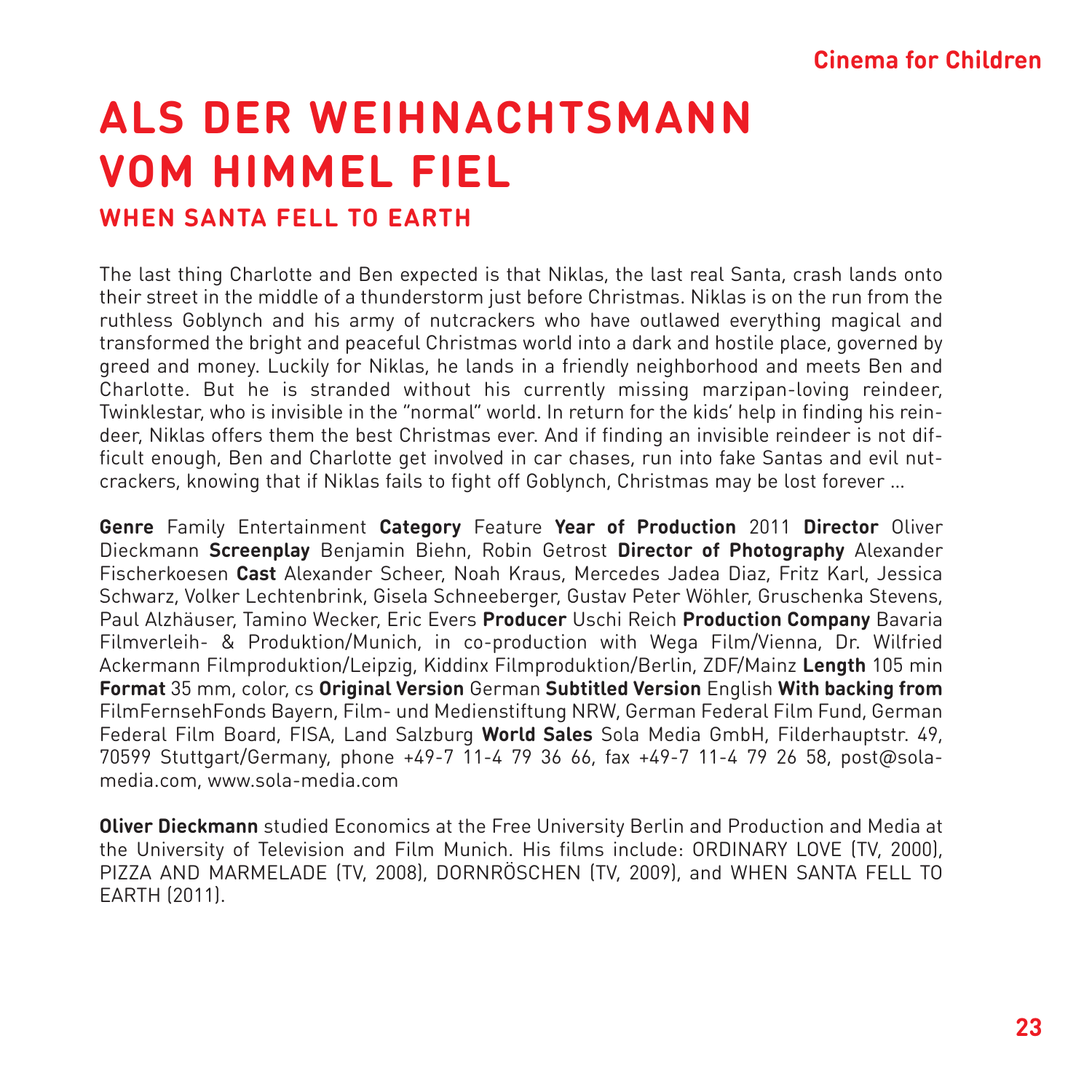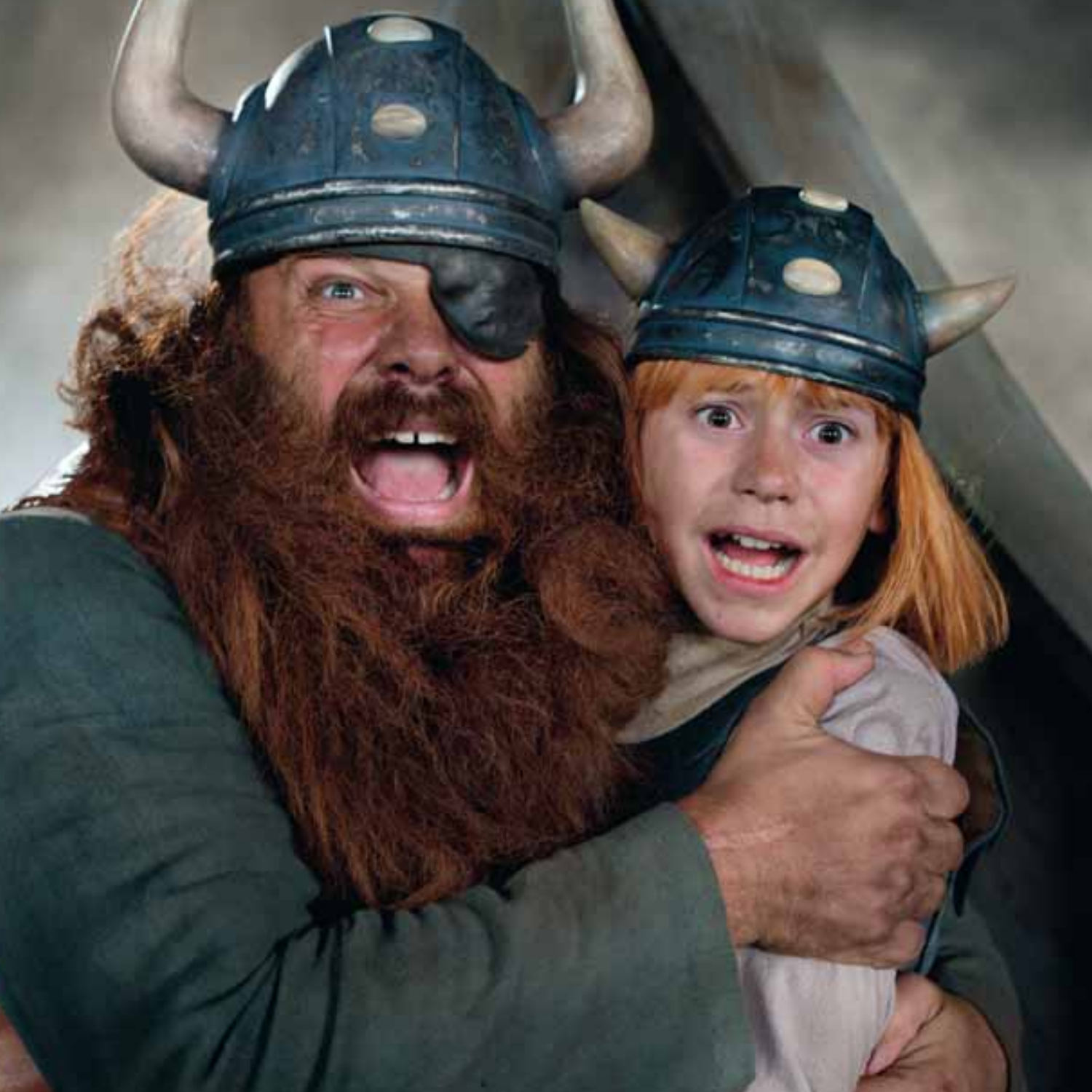### **Cinema for Children**

### **WICKIE AUF GROSSER FAHRT (3D)**

### **WICKIE AND THE TREASURE OF THE GODS (3D)**

When will little Wickie finally become a real Viking? This question is giving his father Halvar sleepless nights. But when Sven the Terrible kidnaps the chief of Flake, Wickie unexpectedly gets his big chance. As deputy chief, he leads the Mighty Vikings Tjure, Snorre, Urobe, Gorm, Ulme and Faxe, thereby attracting the help of the fearless Svenja. They set sail for the Cape of Fear and, after a whirlwind of adventures, reach Sven's castle where Halvar is incarcerated. However, the greatest task still awaits the Viking troupe. They set off over raging oceans, trop ical beaches and dangerous icy wastelands in pursuit of the legendary treasure of the Gods, pitting themselves against an equally determined Sven the Terrible – but Wickie wouldn't be Wickie if he hadn't a few tricks up his sleeve to prevent Sven getting there first.

**Genre** Children & Youth, Adventure **Category** Feature **Year of Production** 2011 **Director** Christian Ditter **Screenplay** Christian Ditter **Cast** Jonas Hämmerle, Waldemar Kobus, Valeria Eisenbart, Nic Romm, Christian A. Koch, Olaf Krätke, Mike Maas, Patrick Reichel, Jörg Moukaddam, Mercedes Jadea Diaz, Sanne Schnapp, Eva Padberg, Ella-Maria Gollmer, Hoang Dang Vu, Günther Kaufmann, Christoph Maria Herbst, Antoine Monot, Jr., Christian Ulmen, Gisa Flake, Franka Much, Constanze Lindner, Felix Decker, Jacob Matschenz, Elyas M'Barek, Helmfried von Lüttichau **Producers** Christian Becker, Lena Schömann **Production Company** Rat Pack Filmproduktion/Munich, in co-production with B.A. Produktion/Munich, BKWT/Salzhemmendorf, Constantin Film Produktion/Munich **Length** 96 min **Original Version** German **Dubbed Version** English **Subtitled Version** English **Festivals** Zinebi Bilbao 2011, Dubai 2011 **With backing from** FilmFernsehFonds Bayern, German Federal Film Board, BKM, German Federal Film Fund, BBF Bayerischer Banken Fonds, Malta Film Commission **World Sales** Constantin Film Verleih GmbH, Feilitzschstr. 6, 80802 Munich/Germany, phone +49-89-44 44 60 0, fax +49-89-44 44 60 666, zentrale@constantin-film.de, www.constantin-film.de

**Christian Ditter** was born in 1977 in Gießen and studied Directing at the University of Television and Film in Munich. His short films VERZAUBERT (2000) and GROUNDED (2003) won numerous prizes at international festivals as did his feature-length graduation and debut film FRENCH FOR BEGINNERS (2006). He then directed several episodes of the award-winning series TÜRKISCH FÜR ANFÄNGER (2007) and DOCTOR'S DIARY (2008). His adaptation of the classic children's book THE CROCODILES (2009) has won the most international children and youth film awards of all time. He also directed the equally merited sequel THE CROCODILES STRIKE BACK (2010) and was involved as author and co-producer on THE CROCODILES – ALL FOR ONE (2011). He directed and wrote the screenplay of the first German-language 3D film WICKIE AND THE TREASURE OF THE GODS (2011).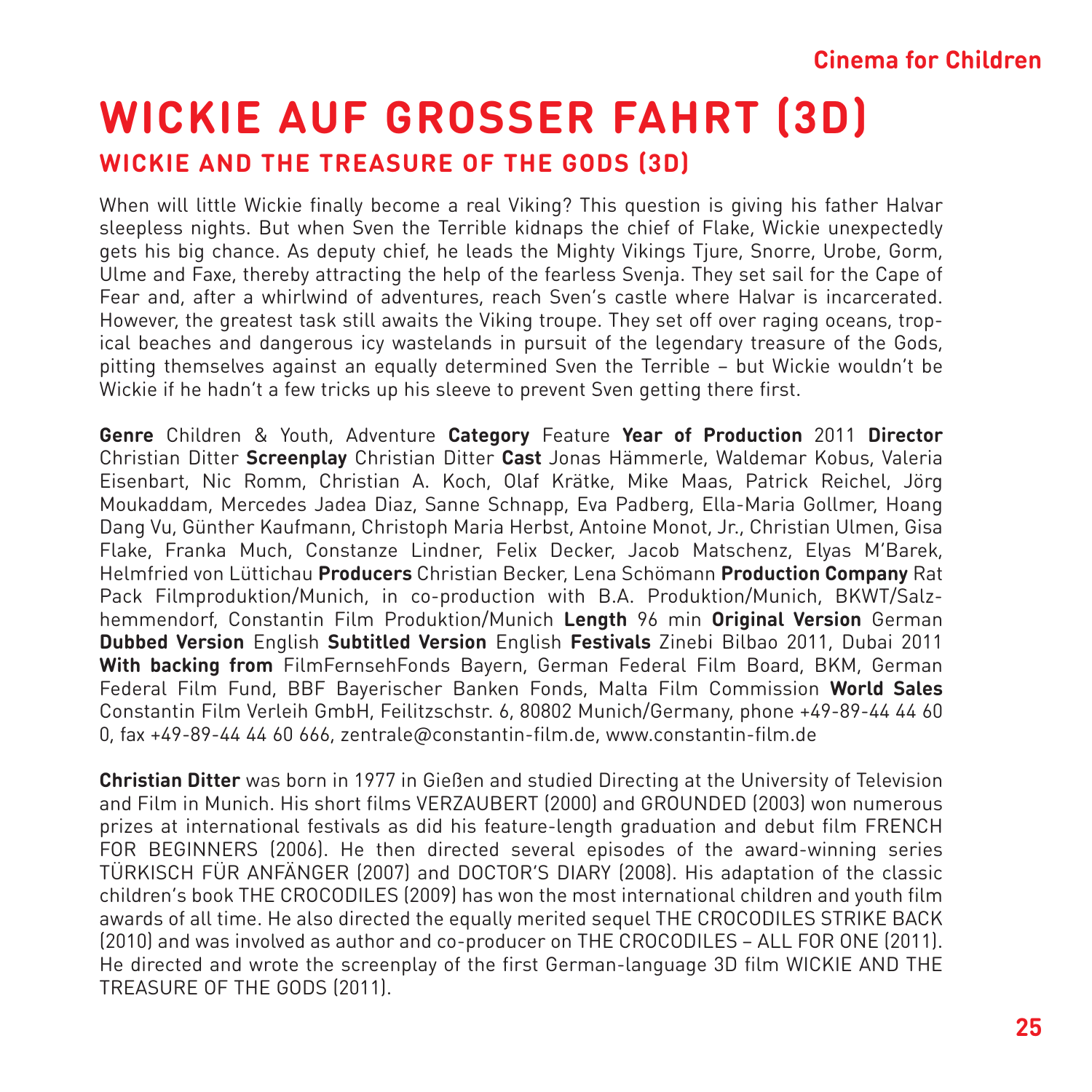

### **Cinema of the World LE HAVRE**

**by Aki Kaurismäki German Co-Producer Pandora Film/Cologne World Sales The Match Factory/Cologne**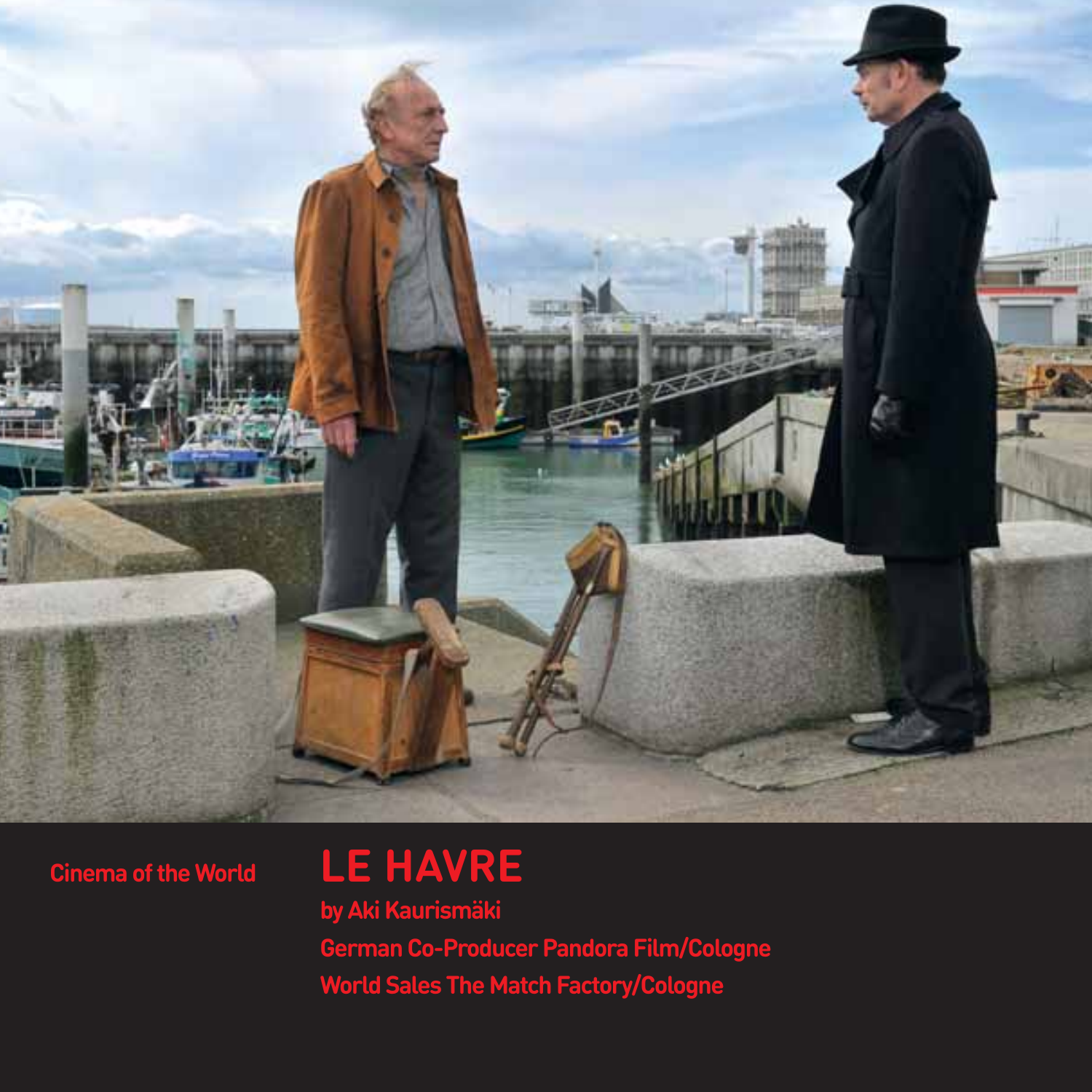### **Jury Members**



**Emily Atef** was born in Berlin to French and Iranian parents. She grew up in Los Angeles and Paris, before moving to London to work in the theater. In 2001, she enrolled in the German Film & Television Academy (dffb) in Berlin. Her acclaimed films include: XX TO XY FIGHTING TO BE JAKE (short documentary, 2002), SUNDAYS (short, 2003), I LOVE YOU, I KILL YOU (short, 2004), DJIBRIL UND ZORAN (short, 2004), her feature debut MOLLY'S WAY (2005), THE STRANGER IN ME (2008), and KILL ME (2011). Emily Atef is in the Muhr Arab Feature Jury.

**Andreas Dresen** was born 1963 in Gera. In the early 80s he began working in theater and making short films. He studied Directing at the "Konrad Wolf" University of Film & Television in Potsdam-Babelsberg. Since 1992, he has been working as a writer and director for film, TV and theater. A selection of his award-winning films includes: SILENT COUNTRY (1992), NIGHT SHAPES (1998), THE POLICEWOMAN (2000), GRILL POINT (2001), VOTE FOR HENRYK! (2003), WILLENBROCK (2004), SUMMER IN BERLIN (2005), CLOUD 9 (2008), WHISKY WITH VODKA (2009), and STOPPED ON TRACK (2011). Andreas Dresen is President of the Muhr Arab & AsiaAfrica Shorts Jury.





**Volker Schlöndorff** was born in Wiesbaden in 1939. He made his debut as a film director in 1965 with YOUNG TÖRLESS. A selection of his films includes: BAAL (1970), THE SUDDEN WEALTH OF THE POOR PEOPLE OF KOMBACH (1971), THE LOST HONOR OF KATHARINA BLUM (1975, codirected with Margarethe von Trotta), FANGSCHUSS (1976), GERMANY IN AUTUMN (1976, together with Stefan Aust, Alexander Kluge, et al), CIRCLE OF DECEIT (1981), SWANN IN LOVE (1983), DEATH OF A SALES-MAN (1985), A GATHERING OF OLD MEN (1987), THE HANDMAID'S TALE (1990), VOYAGER (1990), THE OGRE (1996), PALMETTO (1998), THE LEGENDS OF RITA (1999), EIN PRODUZENT HAT SEELE ODER ER HAT KEINE (documentary, 2001), TEN MINUTES OLDER: THE CELLO (2002), THE NINTH DAY (2004), STRIKE (2006), and ULZHAN (2007). In 1979, his

film THE TIN DRUM was the first film by a German director to be awarded a Golden Palm in Cannes. A year later, it was the first German film to be awarded an Oscar® for Best Foreign Language Film. Volker Schlöndorff is President of the Muhr AsiaAfrica Feature Jury.

In cooperation with the Goethe-Institut Gulf-Region, Volker Schlöndorff will also hold a masterclass during the Dubai International Film Festival on Tuesday, 13 December 2011 at 14:30 h.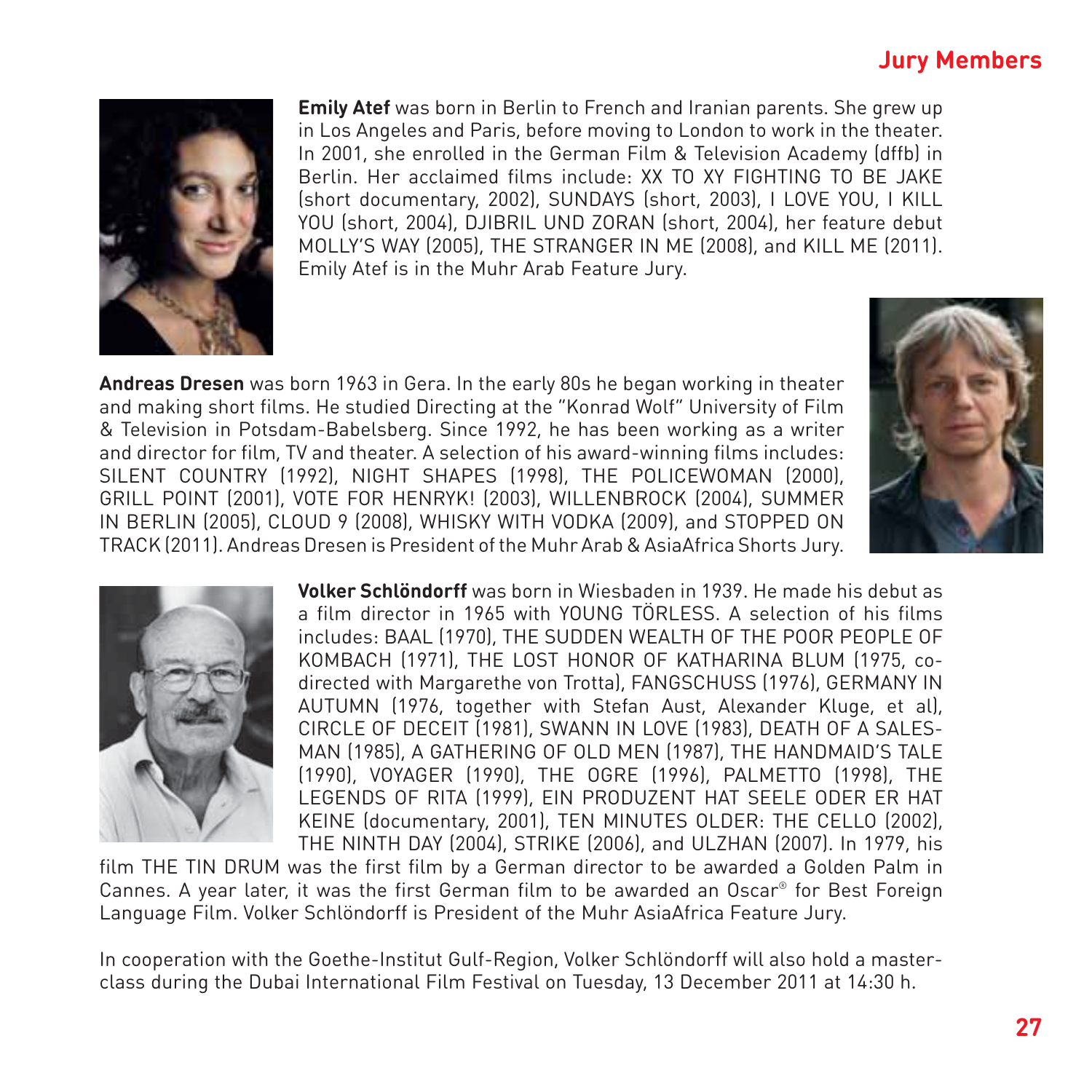#### **GERMANY@DIFF 2011**

#### **Saturday, 10 December 2011**

#### **GERMAN FOCUS: INDUSTRY OVERVIEW**

**Time** 11:30 – 13:00 h<br>**Location** Film Forum Roo **Location** Film Forum Room

DIFF is celebrating Germany with a special Focus at the festival this year and are partnering with German Films and the Goethe-Institut Gulf-Region to bring films and a special industry focus to the Film Market. A working knowledge of the German film industry – the most important co-producing market in Europe – is indispensable for filmmakers and producers with international aspirations.

Key representatives from the German film industry will talk about the funding system, the role of broadcasters, co-production possibilities, and the market for the Arab world and other foreign language films.

**Panelists** Vincenzo Bugno, World Cinema Fund **|** Thanassis Karathanos, Twenty Twenty Vision **|** Roman Paul, Razor Film **|** Meinholf Zurhost, ARTE **|** Christine Berg, German Federal Film Board/German Federal Film Fund **Moderator** Dorothee Wenner, Berlinale

#### **LUNCH WITH THE GERMAN FILM FUNDS** (by invitation only)

**Time** 12:30 – 15:00 h<br>**Location** The Wharf **Location** The Wharf

### **NETWORKING SESSION: MEET THE GERMAN FILM INDUSTRY**

| Time     | $16:30 - 18:00$ h |
|----------|-------------------|
| Location | Film Forum Room   |

Daily networking sessions are organized each day in the Film Forum Room. These informal sessions are designed to help make new business acquaintances. Key industry professionals from different sectors of the film industry are invited to host a table and delegates are welcome to join them for discussions.

**Panelists** Vincenzo Bugno, World Cinema Fund **|** Thanassis Karathanos, Twenty Twenty Vision **|** Roman Paul, Razor Film **|** Meinholf Zurhost, ARTE **|** Petra Müller, Film-und Medienstiftung NRW **|** Gabriele Pfennigsdorf, FilmFernsehFonds Bayern **|** Thomas Schaeffer & Jochen Coldewey, nord media Fonds **|** Manfred Schmidt, Mitteldeutsche Medienförderung **|** Kirsten Niehuus, Medienboard Berlin-Brandenburg **Moderator** Colin Stanfield, Dubai Film Market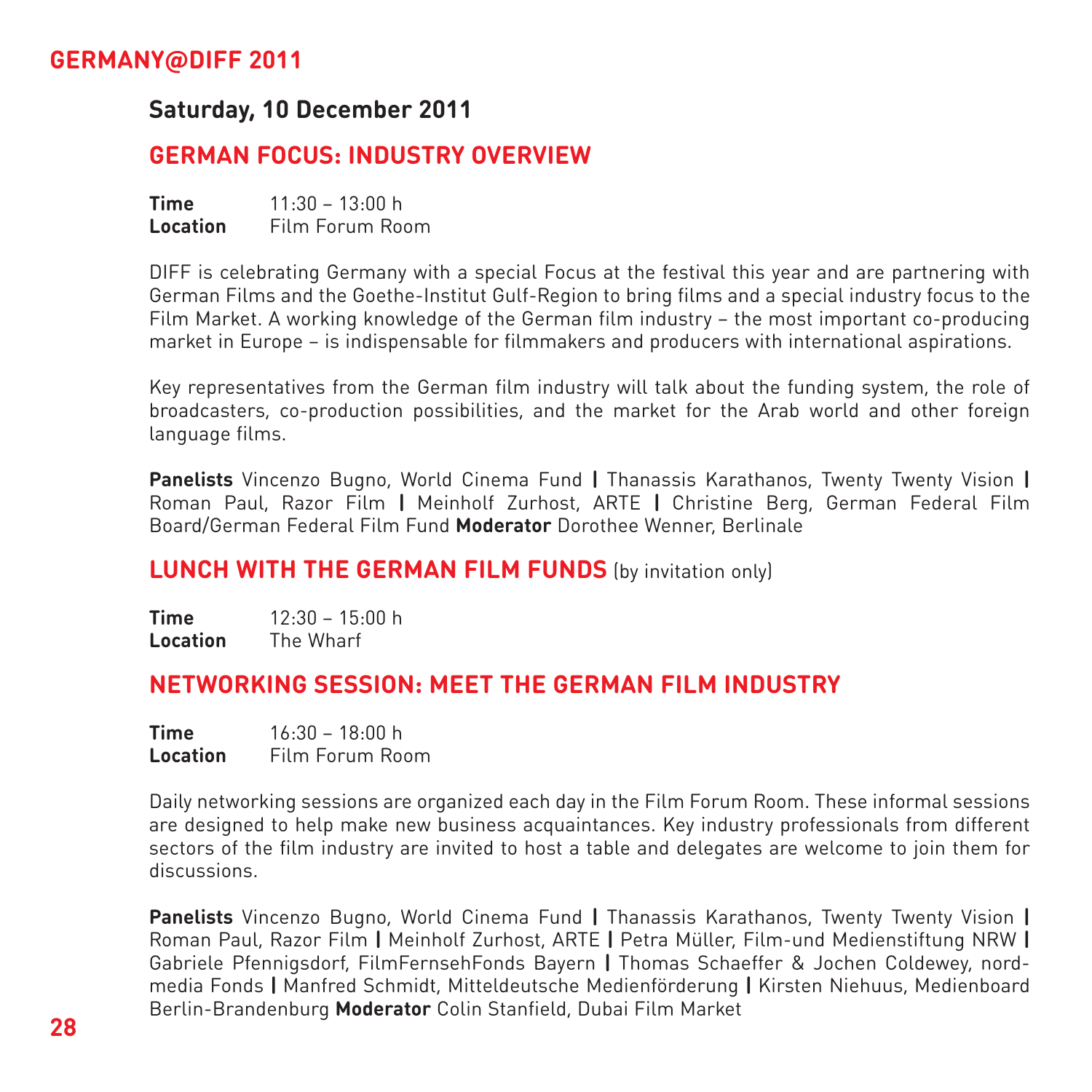### **GERMANY@DIFF 2011**

#### **Sunday, 11 December 2011**

#### **CO-PRODUCING DOCUMENTARIES WITH GERMANY**

**Time** 11:30 – 13:00 h<br>**Location** Film Forum Ro **Location** Film Forum Room

Germany is the biggest European media market with a rich funding system, strong broadcasters and a colorful documentary landscape: an ideal partner for international co-productions? When you take a closer look, you realize that the German media market reflects the federal structure of the country. Competing locations for the media industry, regional film funds with very specific regulations, dozens of TV stations and a variety of production companies make it hard as an out sider to find your way. This panel will feature experienced producers and commissioning editors who will help you to figure out how the German non-fiction market works and what to expect from it.

**Panelists** Christian Beetz, Gebrueder Beetz Filmproduktion **|** Stefan Kloos, Kloos & Co. Medien **|** Martin Pieper, ZDF/ARTE **Moderator** Claas Danielsen, DOK Leipzig – International Leipzig Festival for Documentary and Animated Film

### **Tuesday, 13 December 2011 in cooperation with**

### **MASTERCLASS WITH VOLKER SCHLÖNDORFF**

**Time** 14:30 – 16:00 h **Location** Film Forum Room **Moderator** Gabriela Seidel-Hollaender (Goethe-Institut)



The Dubai Film Forum, in cooperation with the Goethe-Institut Gulf-Region, is proud to present the Oscar® and Palme d'Or winning Berlin-based filmmaker Volker Schlöndorff who will present a masterclass about his career and approach to filmmaking. Volker Schlöndorff is President of the Muhr AsiaAfrica Feature Jury this year. The masterclass will be followed by a Q&A.

> Mitteldeutsche Medienförderung



MFG Filmförderung

Baden-Württemberg



medienboard

**Berlin-Brandenburg GmbH** 





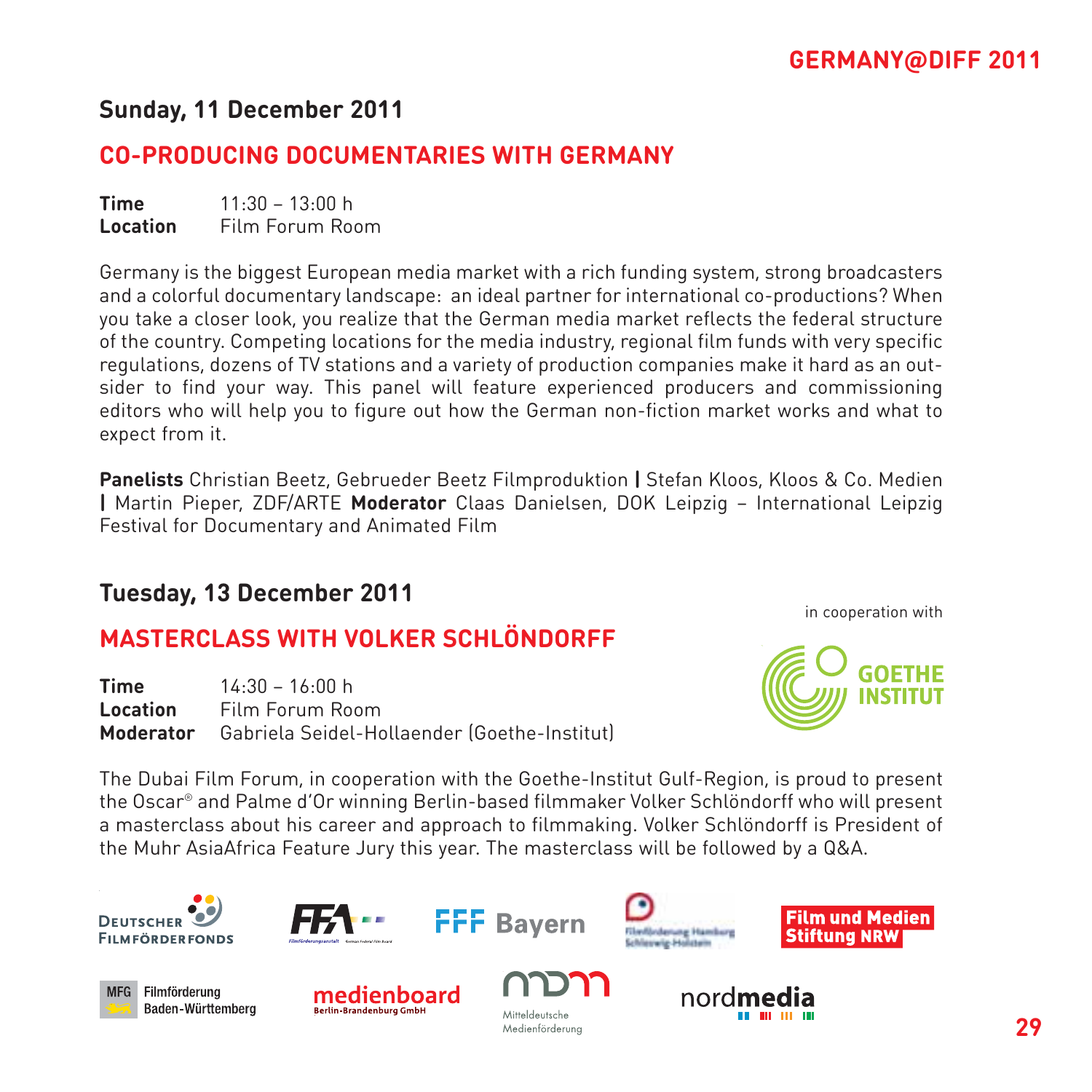#### **German Films – A Profile**

**German Films Service + Marketing** is the national information and advisory center for the promotion of German films worldwide. It was established in 1954 under the name Export-Union of German Cinema as the umbrella association for the Association of German Feature Film Producers, the Association of New German Feature Film Producers and the Association of German Film Exporters, and operates today in the legal form of a limited company. In 2004, the company was reorganized and now operates under the name: German Films Service + Marketing GmbH.

#### **German Films' range of activities includes:**

- Close cooperation with major international film festivals, including Berlin, Cannes, Venice, San Sebastian, Locarno, Rome, Karlovy Vary, Montreal, Toronto, New York, Shanghai, Warsaw, Moscow, among others
- **D** Organization of umbrella stands for German sales companies and producers at international television and film markets (Berlin, Cannes, AFM, Shanghai, Toronto, Annecy, Clermont-Ferrand)
- **E** Staging of Festivals of German Films in selected international territories
- **B** Staging of the German Premieres industry screenings in New York and other selected territories
- **Providing advice and information for representatives of the international press and buyers from the fields** of cinema, video, and television
- **P** Providing advice and information for German filmmakers and press on international festivals, conditions of participation, and German films being shown
- Organization of the annual NEXT GENERATION | SHORT TIGER short film program, which presents a selection of shorts and is internationally premiered in Cannes
- **Publication of informational literature about current German films and the German film industry (German** Films Quarterly), as well as international market analyses and special festival brochures
- An Internet website (www.german-films.de) offering information about new German films, a film archive, in formation and links to German and international film festivals and institutions, and a VOD platform for buyers and festival delegates
- Organization of the selection procedure for the German entry for the Oscar® for Best Foreign Language Film
- **D** Collaboration with Deutsche Welle's DW-TV KINO program which features the latest German film releases and international productions in Germany
- **D** Organization of the German Films Previews geared toward arthouse distributors and buyers of German films
- **B** Selective financial Distribution Support for the foreign releases of German films
- **D** Organization with Unifrance of the annual German-French film meeting
- In association and cooperation with its shareholders, German Films works to promote feature, documentary, television and short films.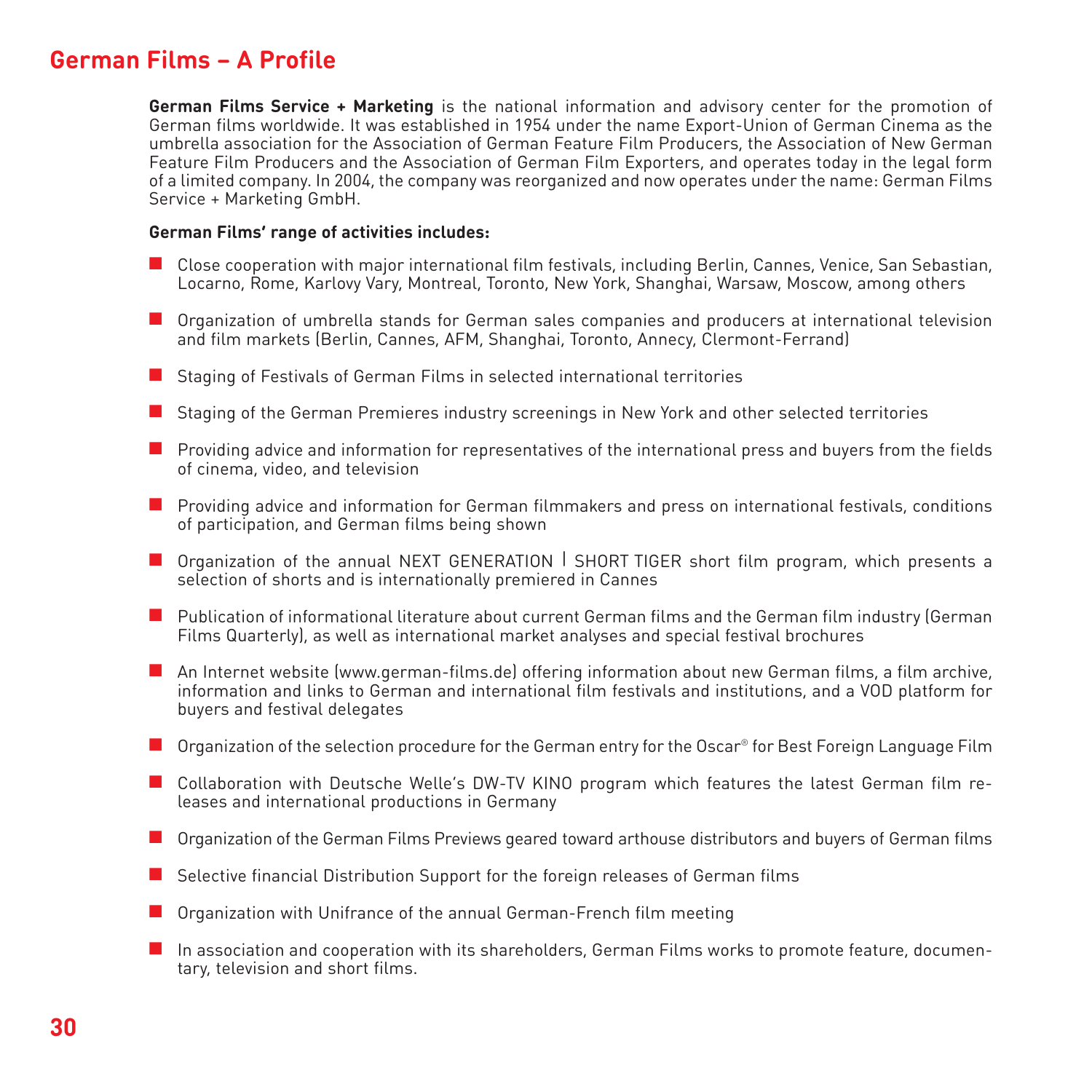### **Imprint**

Credits are not contractual for any of the films mentioned in this publication. Screenings subject to change. We unfortunately could not include films and screenings which were announced after this brochure went to press.

#### This brochure is published by:

**German Films Service + Marketing GmbH**

Herzog-Wilhelm-Str. 16 80331 Munich/Germany phone +49-89-5 99 78 70 fax +49-89-59 97 87 30 info@german-films.de www.german-films.de

| Editor | Angela Hawkins |
|--------|----------------|
|--------|----------------|

Design Werner Schauer, www.triptychon.biz

Printing Office ESTA Druck GmbH, www.esta-druck.de

Photos

| Cover   | photo © 2011 Juergen Stumpe                                                                                                           |
|---------|---------------------------------------------------------------------------------------------------------------------------------------|
| Page 4  | BURNOUT (photo © Jost Hering Filme/Richard Hübner)                                                                                    |
| Page 6  | THREE QUARTER MOON (photo © die film gmbh/Kerstin Stelter)                                                                            |
| Page 8  | COMBAT GIRLS (photo © Jonas Schmager)                                                                                                 |
| Page 10 | UNDER SNOW (photo © Ulrike Ottinger Filmproduktion)                                                                                   |
| Page 12 | WESTWIND (photo © credo:films)                                                                                                        |
| Page 14 | PANDORA'S BOX (photo © Filmmuseum Berlin/Deutsche Kinemathek)                                                                         |
| Page 16 | AUMA OBAMA (photo © Filmkantine)                                                                                                      |
| Page 18 | AFTER THE SILENCE (photo © Fabian Zapatka)                                                                                            |
| Page 20 | NOS (CHEERS TO YOU) (photo © Filmakademie Baden-Württemberg)                                                                          |
| Page 22 | WHEN SANTA FELL TO EARTH (photo © A. Fischerkoesen/Bavaria Filmverleih)                                                               |
| Page 24 | WICKIE AND THE TREASURE OF THE GODS (photo © Constantin Film Verleih)                                                                 |
| Page 26 | LE HAVRE (photo courtesy of The Match Factory)                                                                                        |
| Page 27 | Emily Atef (photo © Maciej Zienkiewicz), Andreas Dresen (photo © Klaus-<br>Dieter Fahlbusch), Volker Schlöndorff (photo © Jim Rakete) |